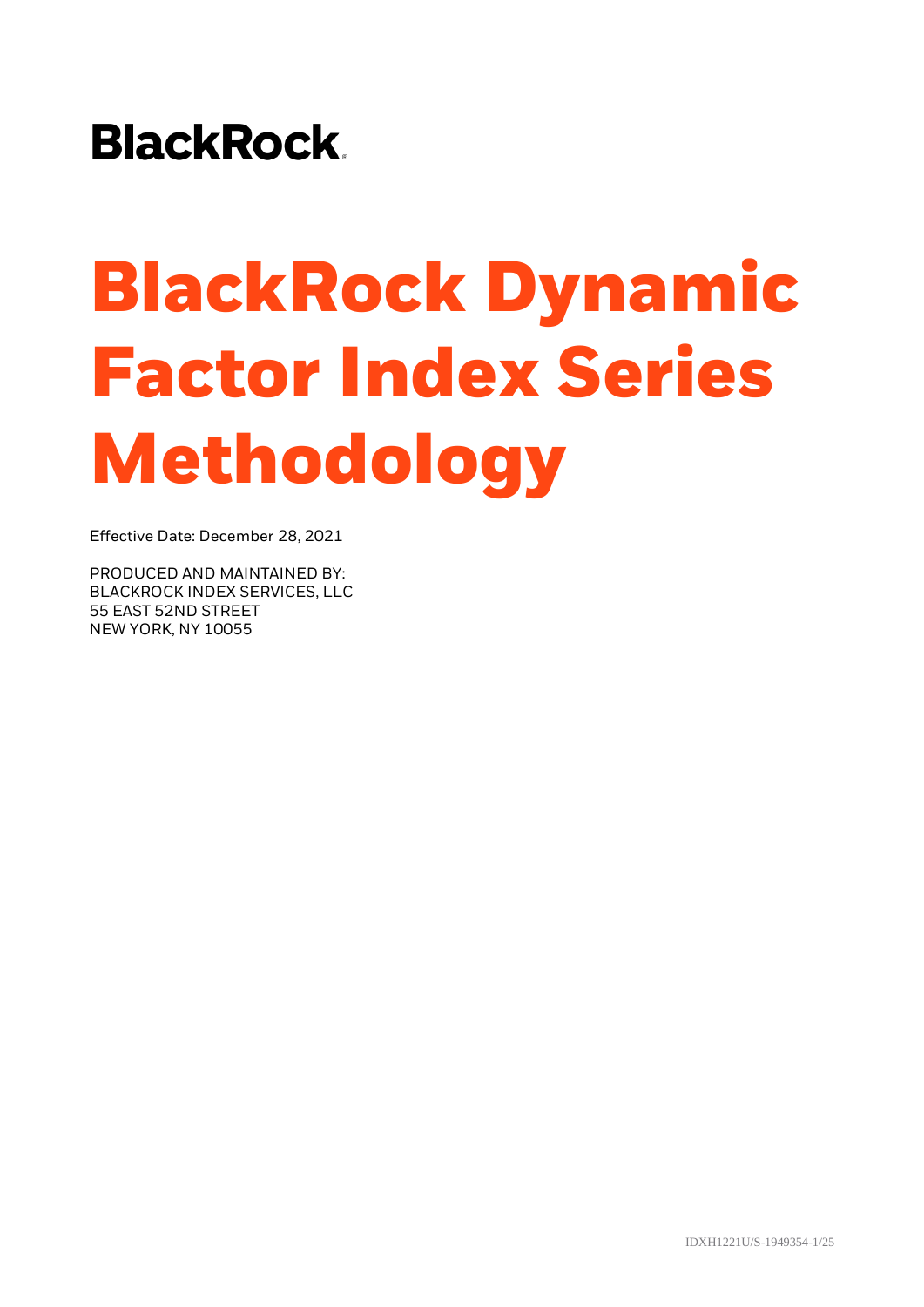# **Table of Contents**

| Introduction                    | $\overline{2}$ |
|---------------------------------|----------------|
| Definitions                     | 4              |
| Index Objectives                | 10             |
| <b>Index ETF Constituents</b>   | 11             |
| <b>Index Construction</b>       | 11             |
| Data Sources                    | 21             |
| Index Maintenance & Publication | 21             |
| <b>Index Rebalance Timeline</b> | 21             |
| <b>Index Calculations</b>       | 21             |
| Governance                      | 22             |
| Appendix                        | 23             |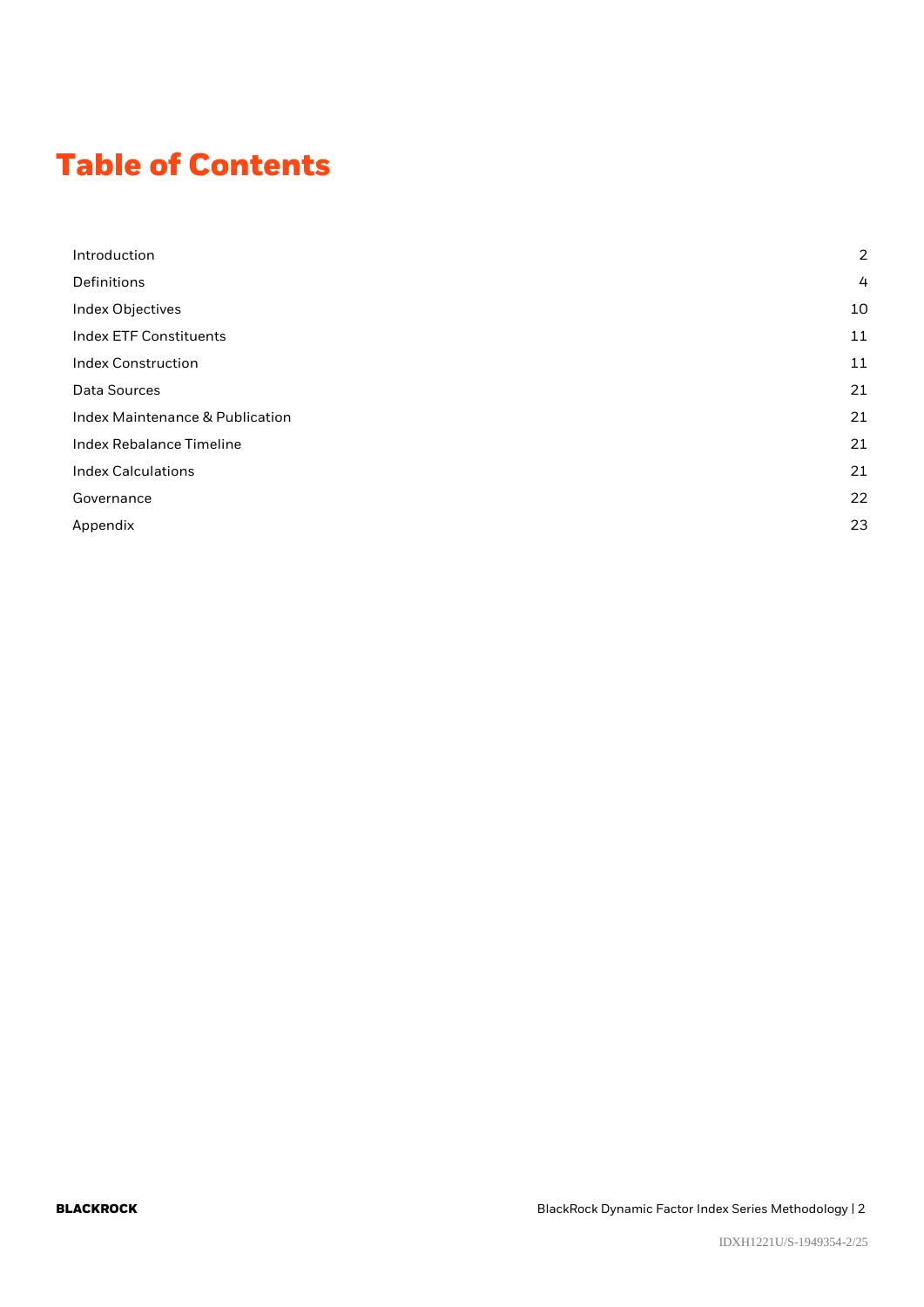# **Introduction**

The BlackRock Dynamic Factor Index and the BlackRock Dynamic Factor VC3 Index ER (the "Series") measures the extent to which the performance of a diversified multi-asset weighted basket of up to eight exchangetraded funds (five Equity ETFs and three Fixed Income ETFs) and a Cash Constituent outperforms the sum of the Return on the notional Interest Rate plus an Index Fee of 0.65% per annum, in each case accruing daily on an Act/360 basis, subject to a given Target Volatility level. A Volatility Control overlay is used to adjust into or out of risky assets with the objective of stabilizing the Index's Return.

Index Constituents are comprised of iShares® ETFs which may provide liquid, transparent and cost-effective building blocks that can be used in working toward the target objectives.

The Index includes the following features:

- The equity basket seeks to provide exposure to three broad factors ("Economic Regime," "Value" and "Momentum") by monthly rebalancing its allocation to the five Equity ETFs based on certain relationships between the Equity ETFs and the three common factors, as described in greater detail herein. The five Equity ETFs are: the iShares Edge MSCI USA Momentum Factor ETF; the iShares Edge MSCI USA Size Factor ETF; the iShares Edge MSCI USA Quality Factor ETF; the iShares Edge MSCI USA Value Factor ETF; and the iShares Edge MSCI Min Vol USA ETF.
- The fixed income basket rebalances among the three Fixed Income ETFs, which are comprised of Treasury bonds with short-term (1-3 years), medium-term (7-10 years) and long-term (20+ years) tenors, on each Business Day based on a Rates Momentum Signal, with increased allocations to the long-term Fixed Income ETFs when medium-term rates exceed the one-year average, and the shortterm Fixed Income ETF's, when medium-term rates fall short of their one year average. The three Fixed Income ETFs are: the iShares 1-3 Year Treasury Bond ETF; the iShares 7-10 Year Treasury Bond ETF; and the iShares 20+ Year Treasury Bond ETF.
- The allocations to the Equity ETF basket, the three Fixed Income ETFs and the Cash Constituent are determined on each Business Day according to the following Volatility Control procedures:
	- o First, to the extent that the volatility of the Equity ETF basket (based on two equally weighted realized volatilities with "Half-Lives" of 10 days and 30 days) exceeds the Target Volatility, the Fixed Income ETF basket is assigned a positive weight, and the weight of the Equity ETF basket is reduced by the amount needed to achieve the Target Volatility, in each case based on the procedures described in greater detail below (including that the total weight of the equity ETF basket and fixed income ETF basket sum to one).
	- o Second, to the extent that the historically realized volatility of a four-asset portfolio consisting of the Equity ETF basket and the three Fixed Income ETFs (based on two equally weighted realized volatilities with "Half-Lives" of 10 days and 30 days, but taking into account the risk/volatility of the Fixed Income ETFs and the correlations among the four assets) with the relative weights described in the prior step exceeds the Target Volatility, the Index will make an allocation to the Cash Constituent, and the weights of the Equity ETF basket and Fixed Income ETFs will be notably reduced. The Cash Constituent reflects the notional Returns accruing to a hypothetical investor from an investment in a notional money market account that accrues interest as described in greater detail herein.

For additional Governance and Methodology details including usage and licensing opportunities for the BlackRock Indices, please contact [BLKIndexServices@blackrock.com.](mailto:BLKIndexServices@blackrock.com) Additionally, the Index Services Governance Committee ("**ISGCo**") has been established by BlackRock, Inc. to provide independent oversight of the Index Administrator in accordance with the International Organization of Securities Commissions Principles on Financial Indexes ("**IOSCO Principles**").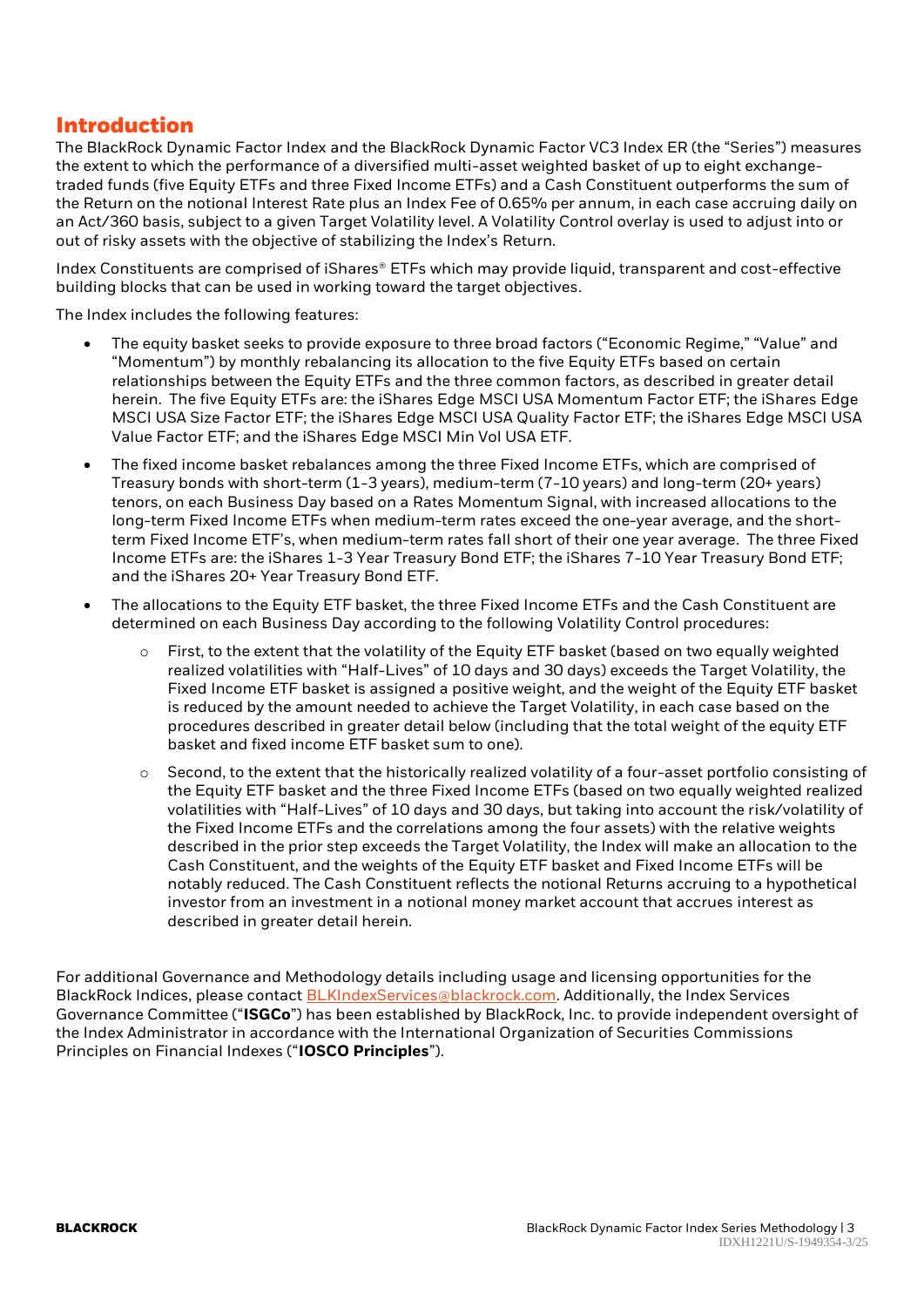# **Definitions**

**Act/360** – means the actual number of days in the relevant accrual period divided by 360.

**Alpha** – Represents the Index methodology's estimation of Return for a given factor-based investment strategy in excess of market return.

**Backfill Convention** – With respect to any timeseries whereby a minimum of N periods required is specified, the first N-1 values of such timeseries shall be equal to the N-th value of such timeseries.

**Business Day** – Refers to a day when the [New York Stock Exchange] is open for regular trading.

**Cash Constituent** – Is intended to express the notional Returns accruing to a hypothetical investor from an investment in a notional money market account denominated in U.S. dollars that accrues interest at a rate determined by reference to the Interest Rate, according to the Act/360-day count convention.

**Cash Constituent Daily Weight** – The weight in the Final Index Daily Weights that corresponds to the Cash Constituent.

**Cash Flow to Price Ratio ("CFO2P")** – The cashflow to price ratio for each Equity ETF is computed according to the below:

- (a) For each equity holding of such Equity ETF, excluding companies from the Financials sector, retrieve the historical "cash flow from operations", field 04860 "NET CASH FLOW - OPERATING ACTIVITIES"
- (b) Derive the last 12-months of "cash flow from operations" for each equity holding and divide by its latest Company Market Capitalization
- (c) Compute the weight of each equity holding in the ETF based on the ratio of the market value of each relative to the sum of the market values of all the ETF's equity holdings
- (d) Calculate the market-value weighted sum of the result of (b), using the weights from (c)

This calculation results in a monthly time series of the cash flow from operations to price ratio over the historical data set, starting from the Initial Data Start Date.

**Cash Flow to Price Signal** – Used for each Equity ETF and derived based on its Cash Flow to Price Ratio.

**Chicago Fed National Activity Index ("CFNAI")** – The Federal Reserve Bank of Chicago's data published on the website: [https://www.chicagofed.org/research/data/cfnai/historical-data.](https://www.chicagofed.org/research/data/cfnai/historical-data) The CFNAI is a monthly index published by the Federal Reserve Bank of Chicago to provide a "real-time" statistical measure of coincident economic activity in the United States. The CFNAI is a weighted average of 85 monthly indicators of national economic activity drawn from four broad categories of data: (1) production and income (23 series), (2) employment, unemployment, and hours (24 series), (3) personal consumption and housing (15 series), and (4) sales, orders and inventories (23 series), in each case adjusted for inflation. Based on the assumption that economic activity tends toward a trend growth rate over time, the CFNAI was designed to have an average value of zero, which represents an economy growing at trend, while a positive value is intended to represent abovetrend growth and a negative value is intended to represent below-trend growth. Scale is in standard deviations from trend growth. The CFNAI is released according to the Federal Reserve Bank of Chicago's schedule, usually reporting data for the previous month toward the end of each calendar month.

**Characteristic Signal Weights** – Zero sum weights assigned to the Equity ETFs for a given Signal. They are obtained using the Mean-Variance Optimization described herein.

**Closing Price** with respect to an Index Constituent means the closing price for such Index Constituent as reported on its Exchange, or its successor.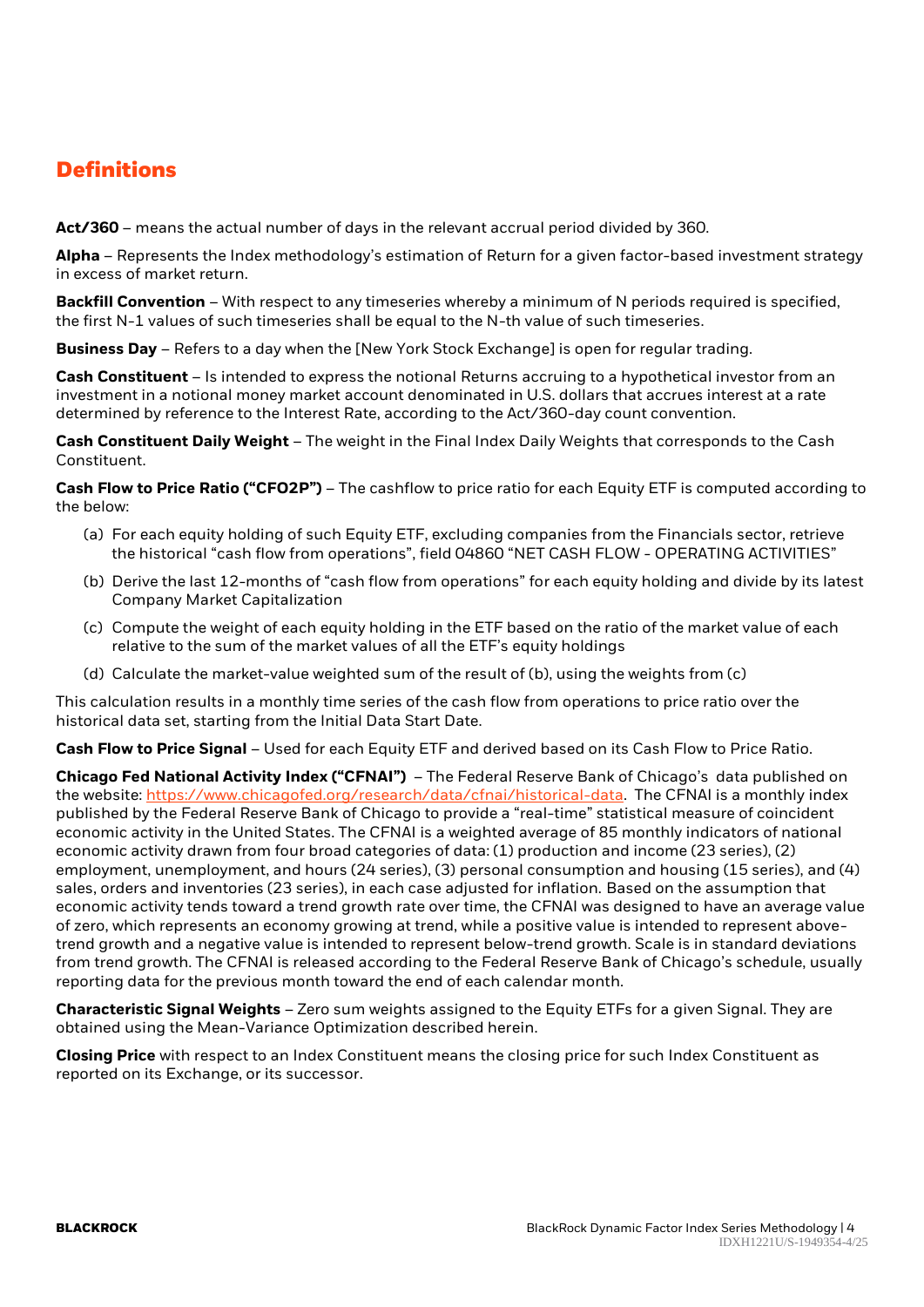**Cross-Sectional Score ("CSS")** – The Cross-Sectional Score CSS(X) of a vector X is a vector of the same dimension and where each element is calculated as:

$$
CSS(X)_i = \frac{X_i - \mu}{\sigma}
$$

$$
\mu = \frac{1}{N} \sum_{i=1}^{i=N} X_i
$$

$$
\sigma = \sqrt{\frac{\sum_{i=1}^{i=N} (X_i - \mu)^2}{N - 1}}
$$

Where:

 $X_i$ : is the i-th element of vector X

N: is the number of elements in vector X

The Cross-Sectional Score is calculated on a cross-section of Equity ETFs on a given date.

**Economic Regime Signal** – Used for each Equity ETF and derived based on the current stage of the economic cycle.

**Equity Basket Rebalancing Day** – Any Business Day in the Equity Basket Rebalancing Period.

**Equity Basket Rebalancing Period** – The period from, and including, the 3<sup>rd</sup> Business Day following each Equity Basket Target Weight Determination Day (such a day the "**Initial Equity Basket Rebalancing Period**  Day"), to, and including, the 12<sup>th</sup> Business Day following the Equity Basket Target Weight Determination Day, and where for each of these 10 Business Days no Market Disruption Event occurs or is continuing.

**Equity Basket Target Weights** – Target weights assigned to each of the Equity ETFs prior to the application of the Volatility Control and computed on the Equity Basket Target Weight Determination Day. These weights change once a month, are rebalanced over the Equity Basket Rebalancing Period and sum to 1.

**Equity Basket Target Weight Determination Day** – The last Business Day of each calendar month or if a Market Disruption Event occurs is continuing on such day the immediately following Business Day on which no Market Disruption Event occurs or is continuing.

**Equity Basket Weights** – Weights assigned to each of the Equity ETFs prior to the application of the Volatility Control. They sum to 1. Equity Basket Weights only change during the Equity Basket Rebalancing Period.

**Equity Combined Characteristic Signal Weights** – Weights assigned to each of the Equity ETFs obtained by summing the Scaled Characteristic Signal Weights from each Signal and adding a static weight of 20% to each Equity ETF. They sum to 1.

**Equity ETF Monthly Covariance Matrix** – 5-by-5 matrix where the element on the i-th row and j-th column is the 36-month Half-Life Exponentially Weighted Moving Covariance of the i-th and j-th Equity ETF Monthly Return timeseries, with at least 12 periods required according to the Backfill Convention.

**Equity ETF Daily Return** – The daily Return  $R_t$  of an Equity ETF is defined as:

$$
R_t = \frac{L_t - L_{t-1} + D_t}{L_{t-1}}
$$

Where:

 $\mathit{L}_t$  is the ETF Closing Price with respect to Business Day t

 $D_t$  is the ETF Gross cash dividend with respect to Business Day t

**Equity ETF Monthly Return** – The monthly Return  $R_t$  of an Equity ETF is defined as: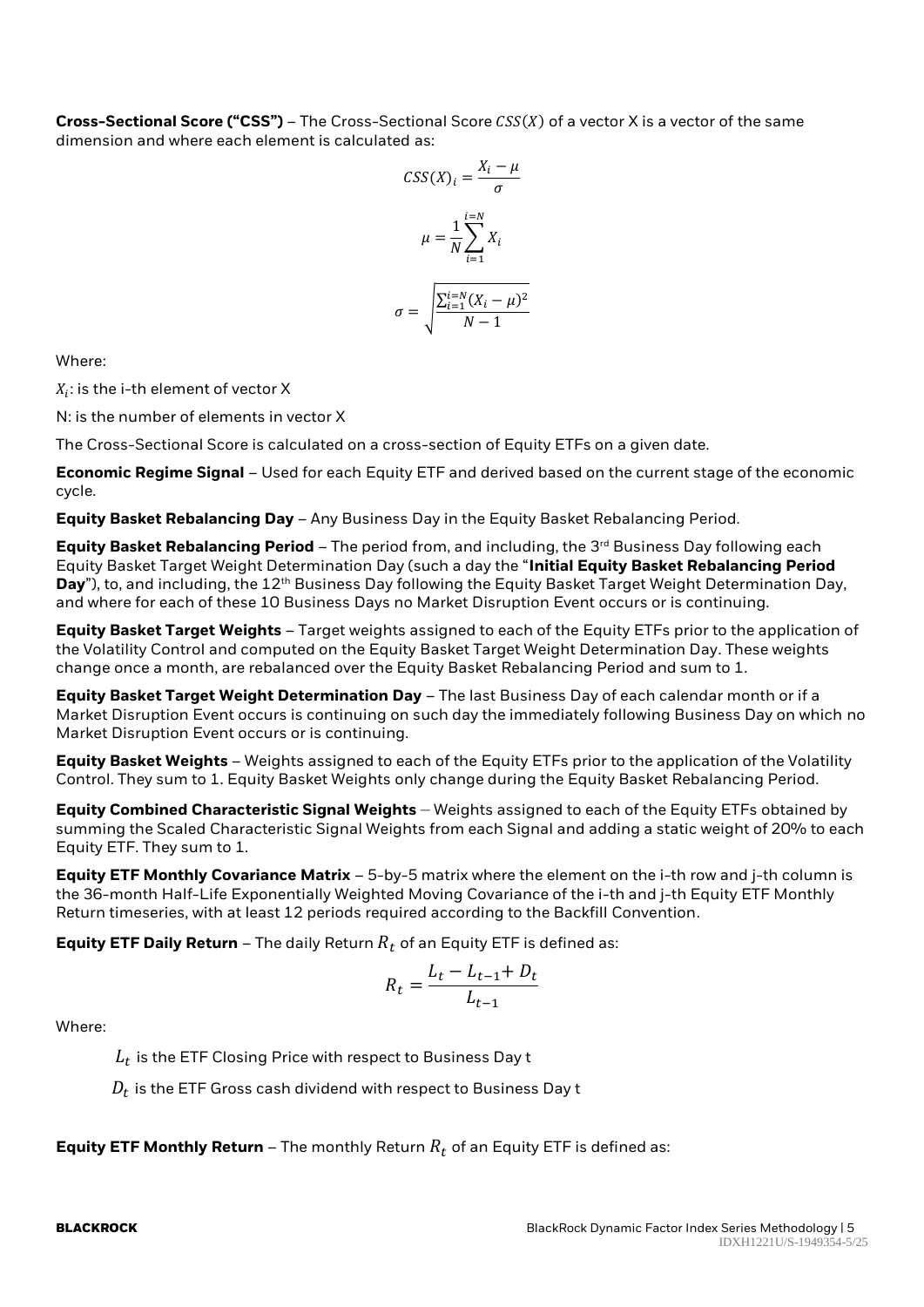$$
R_t = \prod_{i=0}^{k-1} \left( 1 + R_{t-i}^{Daily} \right) - 1
$$

Where:

 $R^{Daily}_t$  is the Equity ETF Daily Return with respect to Business Day t

 $k$  is the total number of Business Days in the relevant month

 $R_t$  is timestamped on the last Business Day of each month, starting on the Initial Data Start Date and ending on the Equity Basket Target Weight Determination Day if this day falls on the last Business Day of the month, or on the last Business Day of the month preceding the Equity Basket Target Weight Determination Day otherwise. The Equity ETF Monthly Return is used in the determination of the Equity ETF Volatility.

**Equity ETF Volatility** – The Equity ETF Volatility is used in the calculations of the Alphas associated with the Equity Signals. It is defined as the latest available value from the 36-month Half-Life Exponentially Weighted Moving Volatility timeseries of the timeseries of Equity ETF monthly Returns, with at least 12 periods required, according to the Backfill Convention.

**Equity Signals** – Refers to the Economic Regime Signal, the Momentum Signal, and the Value Signals.

**Exchange** – Means the primary exchange on which shares of an ETF are listed.

**Exchange Disruption** – Means any event that disrupts or impairs (as determined by the Index Administrator in consultation with ISGCo or Index Subscriber) the ability of market participants in general to effect transactions in, or obtain market values for, the shares of the ETF (or ETF constituent holdings) on the relevant Exchange.

**Excess Return** – Total Return minus the sum of (i) the notional Interest Rate and (ii) the Index Fee, in each case compounded on a daily basis.

**Exponentially Weighted Moving Average ("EWMA")** – Backward-looking average value for each point of a time series, where a Half-Life is applied to weight the more recent values more heavily and the older values less so. The Exponentially Weighted Moving Average of timeseries X with a Half-Life *HL* is a timeseries of same dimension, denoted EWMA (X) and is calculated as:

$$
EWMA^{HL}(X)_t = \frac{\sum_{i=1}^t \beta_{t,i} X_i}{\sum_{i=1}^t \beta_{t,i}}
$$

$$
\beta_{t,i} = \left(\frac{1}{2}\right)^{\frac{t-i}{HL}}
$$

Where:

t: is the t-th position within timeseries EWMA(X)

 $X_i$  : is the i-th element of timeseries X

HL: is the specified Half-Life used in number of Business Days. The Index uses 22 days per month and 252 days per year when the Half-Life is specified in months or years.

In instances where it is specified that "at least N periods required according to the Backfill Convention", the first N-1 elements of  $EWMA^{HL}(X)$  are then set to  $EWMA^{HL}(X)_N$ .

**Exponentially Weighted Moving Covariance Matrix** – i-by-j matrix where the element on the i-th row and j-th column is the Exponentially Weighted Moving Covariance of the i-th and j-th arguments with the specified Half-Life.

**Exponentially Weighted Moving Covariance ("EWMC")** – Backward-looking covariance value for each point of a time series, where a Half-Life is applied to weight the more recent values more heavily and the older values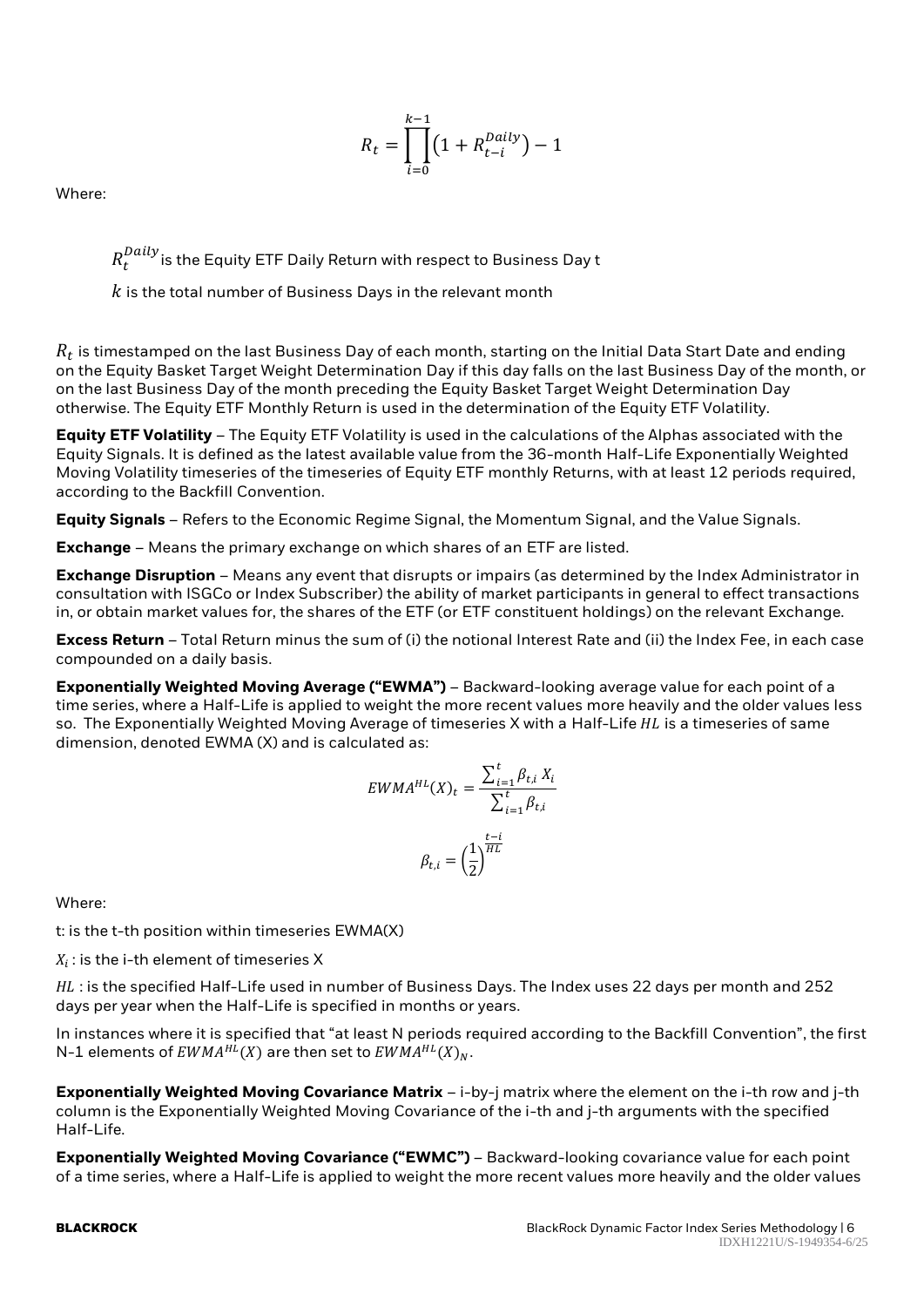less so. The Exponentially Weighted Moving Covariance of timeseries X and Y with a Half-Life *HL* is a timeseries of same dimension, denoted  $\mathit{EWMC}^{HL}(X,Y)$  and is calculated as:

$$
For t > 1 \qquad EWMC^{HL}(X,Y)_t = \frac{EWMA^{HL}(XY)_t - EWMA^{HL}(X)_t \times EWMA^{HL}(Y)_t}{D} \times N
$$

$$
EWMC^{HL}(X,Y)_1 = EWMC^{HL}(X,Y)_2
$$

With:

$$
D = 1 - \frac{v_2}{v_1^2}
$$

and 
$$
\beta_{t,i} = \left(\frac{1}{2}\right)^{\frac{t-i}{HL}}
$$
  $v_2 = \sum_{i=1}^{t} \beta_{t,i}^2$   $v_1 = \sum_{i=1}^{t} \beta_{t,i}$ 

Where:

t: is the t-th position within timeseries  $\mathit{EWMC}^{HL}(X,Y)$ 

N: is the number of observations per year associated with X and Y (i.e. 12 for monthly Return observations and 252 for daily Return observations), or 1 when a Timeseries Score or Volatility Scaled Timeseries is being calculated

HL: is the Half-Life

**Exponentially Weighted Moving Volatility ("EWMV")** – Backward-looking standard deviation value for each point of a time series, where a Half-Life is applied to weight the more recent values more heavily and the older values less so. The Exponentially Weighted Moving Volatility of timeseries X, EWMV<sup>HL</sup>(X) with a Half-Life *HL* is a timeseries of same dimension, denoted  $EWMV^{HL}(X)$ , calculated as:

$$
EWMV^{HL}(X)=\sqrt{EWMC^{HL}(X,X)}
$$

**Final Index Daily Weights** – Include the Index Equity ETFs Daily Weights, the Index Fixed Income ETFs Daily Weights and the Cash Constituent Daily Weight. Together, they sum to 1.

**Fixed Income Basket Target Weights** – Target weights assigned to each of the Fixed Income ETFs prior to the application of the Volatility Control. These weights are calculated daily from the Rates Momentum Signal. They are either 0 or 0.5, and they sum to 1.

**Fixed Income Basket Weights** – Weights assigned to each of the Fixed Income ETFs prior to the application of the Volatility Control.

**Force Majeure Event** – Occurs when there has been a systems failure resulting from a natural or man-made disaster, act of God, armed conflict, act of terrorism, riot or labor disruption or any similar intervening circumstance that is beyond the reasonable control of the Index Administrator and is likely to have a material effect on the Index Administrator's ability to perform its role in respect to calculation of the Index, all as determined by the Index Administrator.

**Forward Earnings Yield ("FEY")** - The Forward Earning Yield for each Equity ETF is computed according to the below:

- (a) For each equity holding of such Equity ETF, retrieve the mean annual IBES earnings per share estimate for forward fiscal years 1 and 2
- (b) Calculate the 1-year forward estimate  $EPS1Y$

$$
EPS1Y = \frac{M \times EPS_1 + (12 - M) \times EPS_2}{12}
$$

 $\mathit{EPS}_1$  is the Earnings per Share estimate for the company's current fiscal year

 $\mathit{EPS}_2$  is the Earnings per Share estimate for the following fiscal year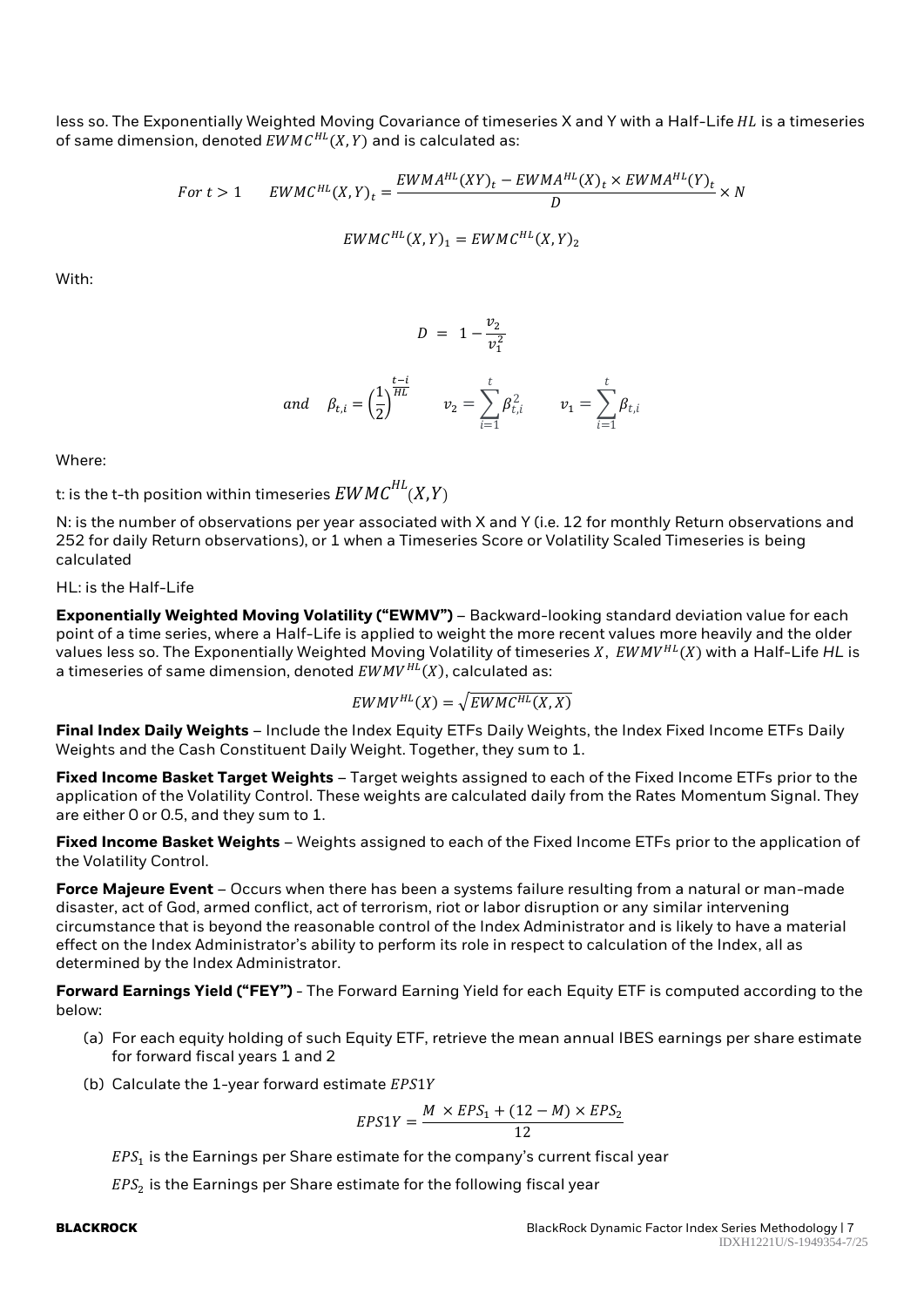$M$  is the number of months remaining in the company's current fiscal year

The current fiscal year is the most recent fiscal year for which the company has not yet published its results

- (c) Next, compute the sum of each Equity holding EPS1Y calculated in (b) multiplied by the number of shares of that company held by the ETF
- (d) FEY of the ETF is calculated as the ratio of the result of (c) relative to the sum of the market value of all the ETF's equity holdings

#### **Forward Earnings Yield Signal** – Used for each Equity ETF and derived based on its Forward Earnings Yield.

**Half-Life** – The number of periods required for the weight used in the exponentially weighted moving calculations to decrease by half.

**Index Administrator** – Means BlackRock Index Services, LLC being the entity responsible for the production and maintenance of this Methodology and the administration and calculation of the Index.

**Index Constituents** – Means each of the ETFs and the Cash Constituent.

**Index Dislocation** – Will be identified by the Index Subscriber and typically occurs when a market participant, as a result of a market-wide condition relating to the Index or any Index Constituent (i) is unable, after using commercially reasonable efforts, to acquire, establish, re-establish, substitute, maintain, unwind, or dispose of all or a material portion of any hedge position relating to the Index or any Index Constituent (or one or more constituent securities/instruments underlying an Index Constituent), or (ii) would incur a materially increased cost in doing so, including due to any capital requirements or other law or regulation.

**Index Equity ETFs Daily Weights** – The subset of weights in the Final Index Daily Weights that correspond to Equity ETFs.

**Index Fee** – Is equal to 0.65%. This fee is per annum and deducted from the Index value using the Act/360-day count convention

**Index Fixed Income ETFs Daily Weights** – The subset of weights in the Final Index Daily Weights that correspond to Fixed Income ETFs.

**Interest Rate Disruption Event** – Occurs when the Interest Rate, or any successor rate as determined by the Index Administrator is not published on a date on which it is scheduled for publication.

**Index Subscriber** – Is a person or entity that purchases Index determination services from the Index Administrator and hence is the licensee of the Index.

**Index Website** – Accessed vi[a https://www.blackrock.com/investing/products/blackrock-index-services](https://www.blackrock.com/investing/products/blackrock-index-services) (and may be updated by the Index Administrator from time to time)

**Information Coefficient ("IC")** – An assumed measure of confidence in an investment strategy and applied as a multiplier for a given Signal in computing the Alpha for that Signal. It is set to 0.1 for each factor signal for which it is used.

#### **Initial Data Start Date ("IDSD")** – 31 July 2013

**Interest Rate** – 3-Month USD LIBOR was the interest rate used in the index from index inception until December 27, 2021. SOFR plus 0.26161% is the interest rate used in the index thereafter. The Interest Rate is per annum and deducted from the Index value using the Act/360-day count convention.

**Market Disruption Events** – Occurs when data is not sufficiently available or able to accurately and reliably represent the market or economic reality.

These events come under the following categories:

- 1. The official Closing Price, level, rate or other value of any Index Constituent is unavailable on any relevant day when the index is scheduled to be published;
- 2. a relevant Exchange is not open for trading during its regular trading session, or there is an Exchange Disruption as determined by the Index Administrator or in consultation with the Index Subscriber or ISGCo;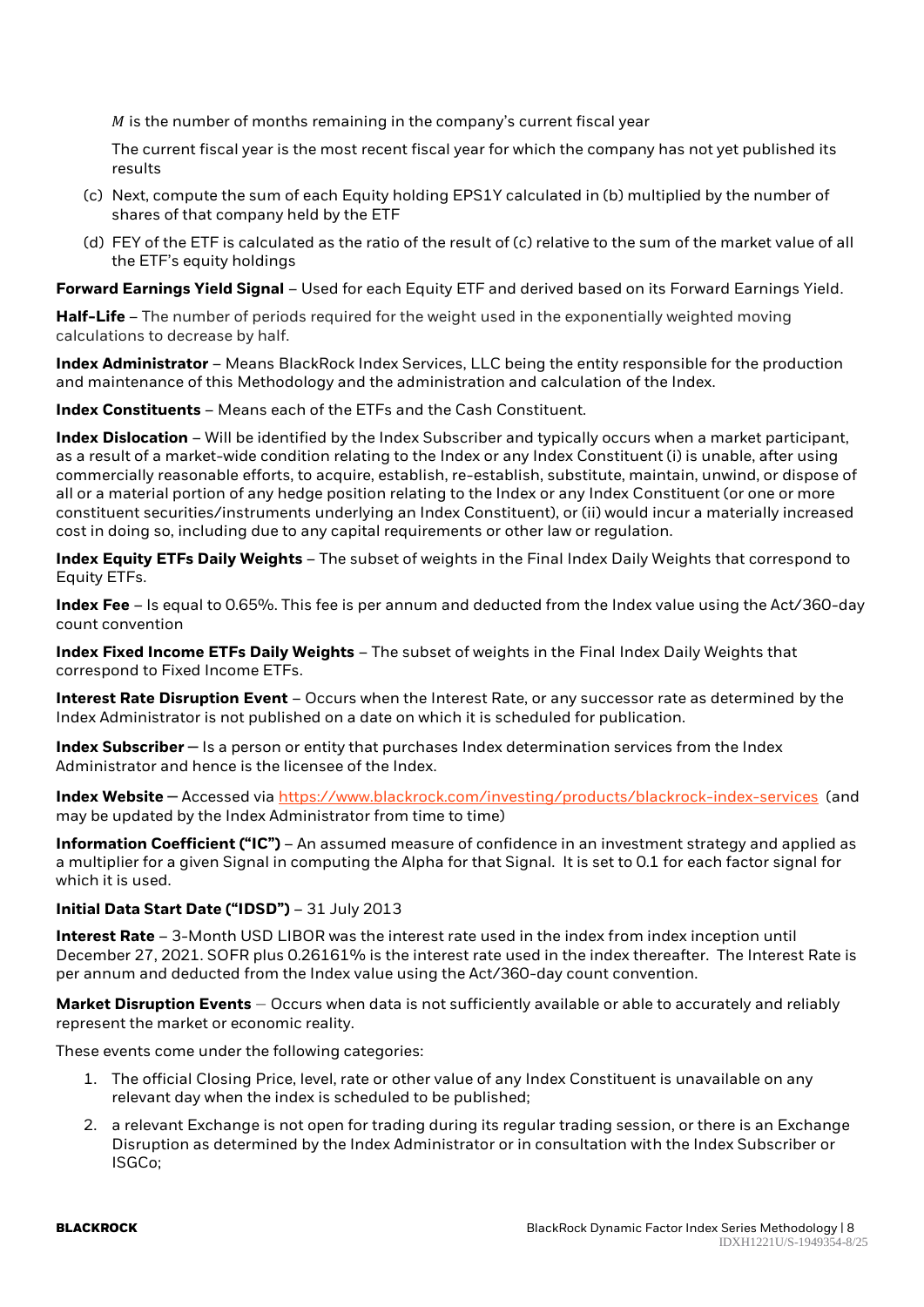- 3. the net asset value per share of an ETF is not calculated or is not announced by the ETF or the sponsor of such ETF and such event has a material impact on the Index as determined by the Index Administrator in consultation with Index Subscriber, or ISGCo;
- 4. upon the occurrence or existence of a Trading Disruption Event, for more than two hours of trading, or at any time during the one-hour period that ends at the scheduled closing time of the relevant Exchange;
- 5. the ETF, or the relevant sponsor of such ETF suspends creations or redemptions of shares and such event has a material impact on the Index;
- 6. upon the occurrence or existence of an Index Dislocation;
- 7. upon the occurrence or existence of an Interest Rate Disruption Event;
- 8. upon the occurrence or existence of a Force Majeure Event;

**Mean-Variance Optimization** – An optimization that allocates weights to assets using the trade-off between risk and Return. The Index uses in-house software that may yield different results from other software, commercial or open-source.

**Momentum Signal** – Designed to allocate to the Equity ETFs that are demonstrating strong recent price trends. It is constructed from the daily total Returns of each Equity ETF to account for any distribution payments.

**Moving Rolling Average ("MRA")** – The N-period Moving Rolling Average of a timeseries X,  $MRA<sup>N</sup>(X)$  is a timeseries with the same dimension and where each element  $\mathit{MRA}^N(X)_t$  is defined as:

$$
MRA^{N}(X)_{t} = \frac{\sum_{i=\max(1,t+1-N)}^{i=t} X_{t}}{\min(t,N)}
$$

**Rates Momentum Signal** – Designed to allocate to the Fixed Income ETFs that are demonstrating stronger recent price trends relative to one another.

**Return** – Calculated as the relative change in levels between two time periods, expressed in units of 1 (i.e. 0.01 corresponds to a 1% change).

**Scaled Characteristic Signal Weights** – These weights are obtained by scaling the Characteristic Signal Weights by the same factor for all ETFs to achieve a 1% volatility forecast, as further described below under the caption "Volatility Control".

**Score** – Normalized signal.

**Signal** – A raw insight into the performance of an asset that feeds into the calculation of its Excess Return.

**SOFR** – Secured Overnight Financing Rate. It is a broad measure of the cost of borrowing cash overnight collateralized by Treasury securities.

**Target Volatility** – is 5% for the BlackRock Dynamic Factor Index and 3% for the BlackRock Dynamic Factor VC3 Index ER.

**Timeseries Score ("TSS")** – The Timeseries Score of a timeseries X for Half-Life HL, TSS<sup>HL</sup>(X), is a timeseries with the same dimension and where each element  $TSS^{HL}(X)_t$  is defined as:

$$
TSS^{HL}(X)_1 = 0
$$
  
For  $t > 1$  
$$
TSS^{HL}(X)_t = \frac{X_t - EWMA^{HL}(X)}{EWMV^{HL}(X)}
$$

Where:

t: is the t-th position within the given timeseries

 $X_{t}$ : is the t-th element of timeseries X

**Trading Disruption Event** – Means any suspension of or limitation imposed on trading by the relevant Exchange, and whether by reason of movements in price exceeding limits permitted by the relevant Exchange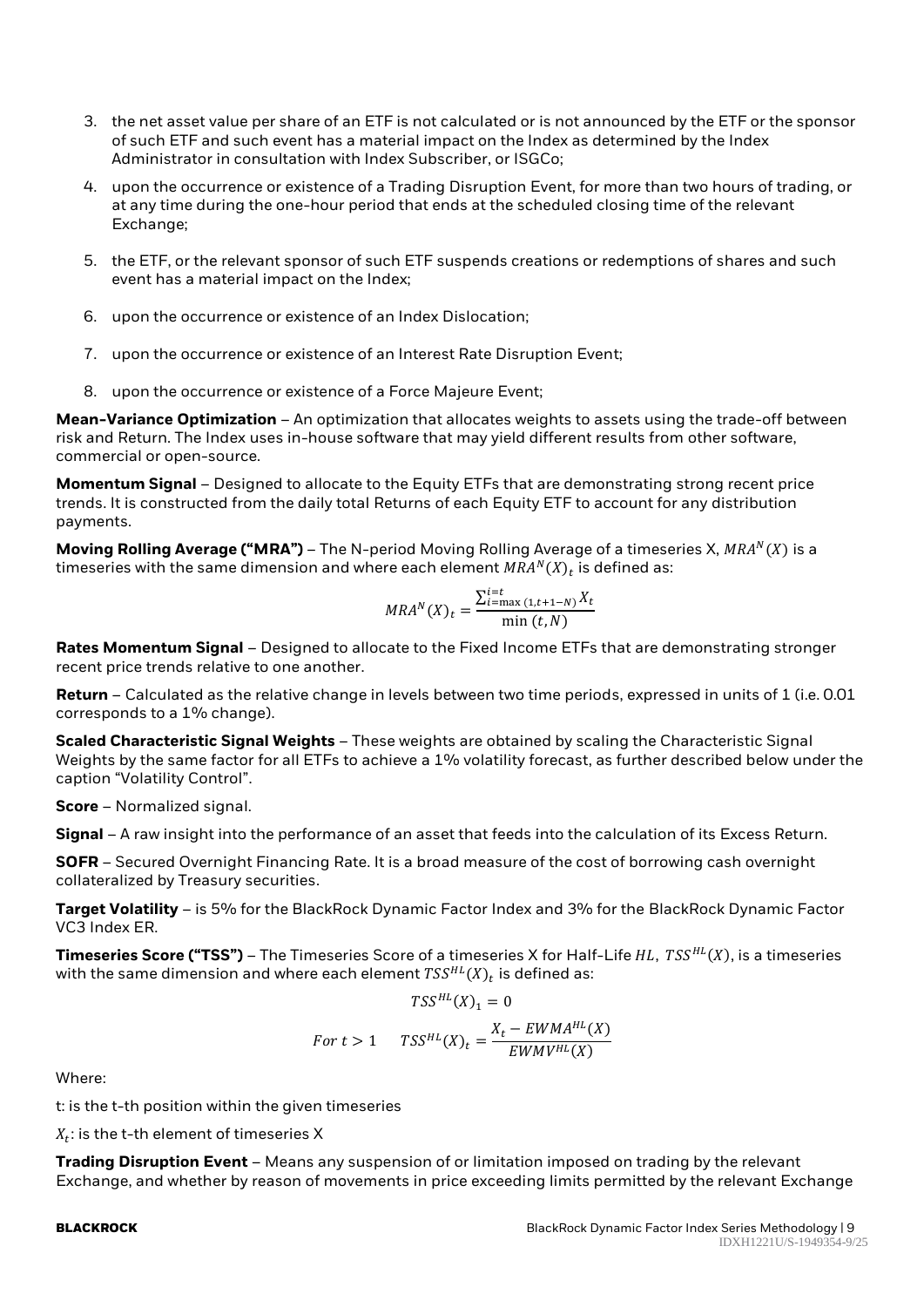or otherwise, relating to the ETF shares as determined by the Index Administrator or in consultation with the Index Subscriber, or ISGCo.

**Value Signals** – Used to identify which of the Equity ETFs has a relatively more attractive valuation based on the fundamentals of its underlying stock holdings. Refers to the Cash Flow to Price Signal and the Forward Earnings Yield Signal.

**Volatility Control** – The daily two-step volatility control overlay applied to mitigate risk. In the first step, the overlay procedure determines the percentage of the Index that will be invested in Fixed Income each day (through allocation to the Fixed Income ETFs). If the required Target Volatility is not met after this step, the second step determines the percentage of the Index that will be invested in cash each day (through allocation to the Cash Constituent). The remainder of the Index holdings will be weighted pro-rata based on the relative allocation of the Index Constituents.

**Volatility Scaled Timeseries ("VSTS") –** The volatility scaled timeseries of X for Half-Life HL, VSTS<sup>HL</sup>(X), is a timeseries with the same dimension and where each element  $\mathit{VSTS}^{HL}(X)_t$  is defined as:

$$
VSTS^{HL}(X)_t = \frac{X_t}{EWMV^{HL}(X)}
$$

Where:

t: is the t-th position within the given timeseries

 $X_{t}$ : is the t-th element of timeseries X

# **Index Objective**

#### **BlackRock Dynamic Factor Index**

The BlackRock Dynamic Factor Index (the "**Index**") objective is to offer diversified multi-asset exposure for a given Target Volatility. The Index invests in up to eight exchange-traded funds (five Equity ETFs and three Fixed Income ETFs) and a Cash Constituent, subject to a Target Volatility of 5% (the "**Target Volatility**"). The Index seeks to provide dynamic exposure to broad factors using economic regime observations, stock level fundamentals and momentum insights by monthly rebalancing its allocation to the five Equity ETFs based on certain relationships between the Equity ETFs and the common factors, as described in greater detail below. The Index also seeks to achieve a 5% Target Volatility by investing in the Fixed Income ETFs and the Cash Constituent, as described in greater detail herein.

The Equity ETFs emphasize broad, persistent drivers of Return, consisting of the following factor strategies (which are separate from the factor strategies used by the Index):

- Value stocks with lower valuations based on fundamentals
- Momentum stocks exhibiting strong recent price trends
- Quality stocks with strong and stable balance sheets
- Size smaller, more nimble companies
- Minimum Volatility stocks with lower levels of historical volatility

The Index tracks the Return of the weighted ETFs and any Cash Constituent above the sum of the Return on the Interest Rate and the Index Fee.

#### **BlackRock Dynamic Factor VC3 Index ER**

The BlackRock Dynamic Factor VC3 Index ER (the "**Index**") objective is to offer diversified multi-asset exposure for a given Target Volatility. The Index invests in up to eight exchange-traded funds (five Equity ETFs and three Fixed Income ETFs) and a Cash Constituent, subject to a Target Volatility of 3% (the "**Target Volatility**"). The Index seeks to provide dynamic exposure to broad factors using economic regime observations, stock level fundamentals and momentum insights by monthly rebalancing its allocation to the five Equity ETFs based on certain relationships between the Equity ETFs and the common factors, as described in greater detail below. The Index also seeks to achieve a 3% Target Volatility by investing in the Fixed Income ETFs and the Cash Constituent, as described in greater detail herein.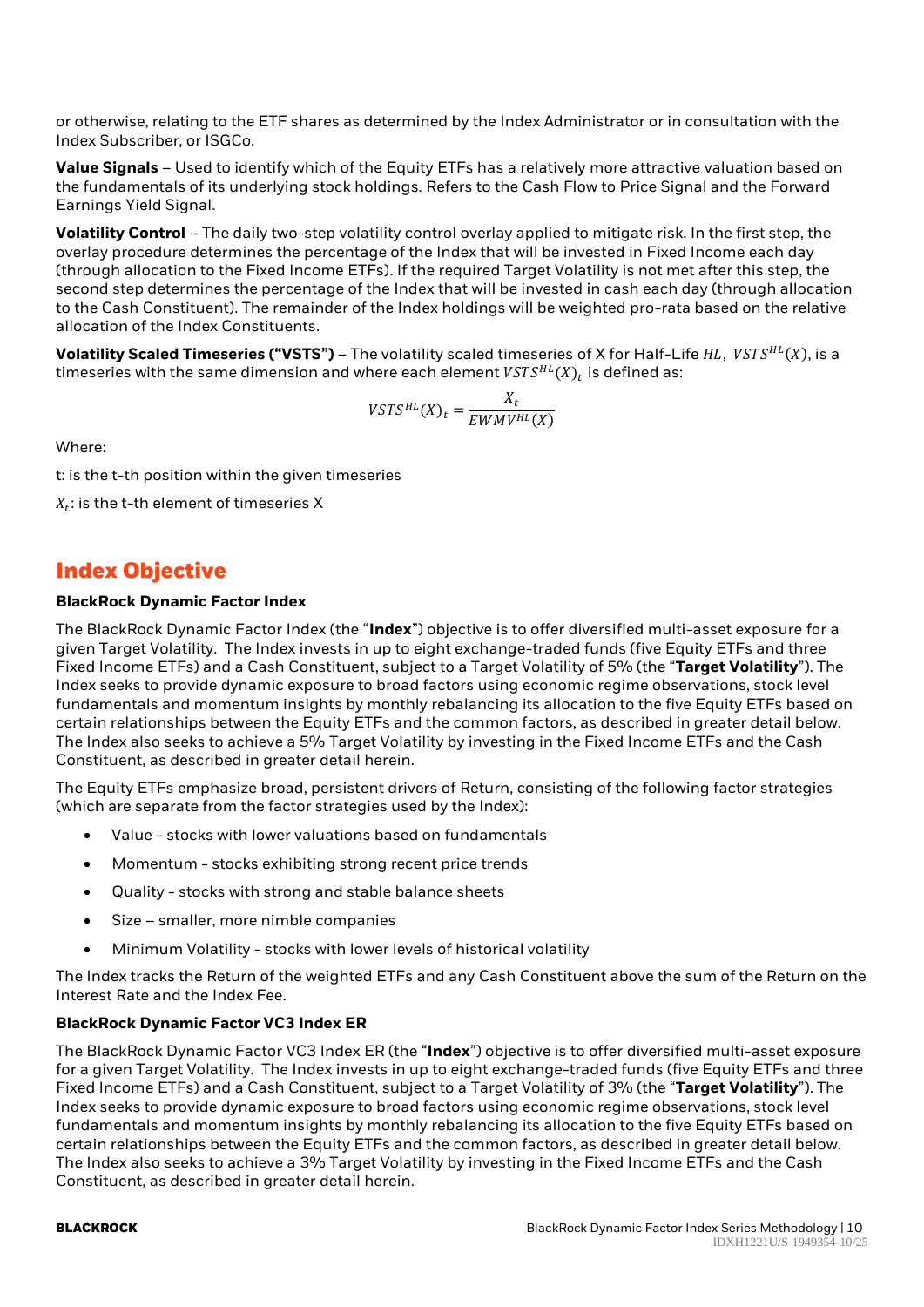The Equity ETFs emphasize broad, persistent drivers of Return, consisting of the following factor strategies (which are separate from the factor strategies used by the Index):

- Value stocks with lower valuations based on fundamentals
- Momentum stocks exhibiting strong recent price trends
- Quality stocks with strong and stable balance sheets
- Size smaller, more nimble companies
- Minimum Volatility stocks with lower levels of historical volatility

The Index tracks the Return of the weighted ETFs and any Cash Constituent above the sum of the Return on the Interest Rate and the Index Fee.

# **Index ETF Constituents**

Each Index in the Series is composed of U.S. listed iShares Exchange-Traded Funds (each an "**ETF**" and together, the "**ETFs**") that are managed, distributed and sponsored by subsidiaries of BlackRock, Inc.

The iShares® ETFs comprising the Index are:

#### **Equity Basket ETFs** (each an "**Equity ETF**" and together the "**Equity ETFs**")

- MTUM iShares Edge MSCI USA Momentum Factor ETF
- SIZE iShares Edge MSCI USA Size Factor ETF
- QUAL iShares Edge MSCI USA Quality Factor ETF
- VLUE iShares Edge MSCI USA Value Factor ETF
- USMV iShares Edge MSCI Min Vol USA ETF

#### **Fixed Income Basket ETFs** (each a "**Fixed Income ETF**" and together the "**Fixed Income ETFs**")

- SHY iShares 1-3 Year Treasury Bond ETF
- IEF iShares 7-10 Year Treasury Bond ETF
- TLT iShares 20+ Year Treasury Bond ETF

# **Index Construction**

At the end of each month, on each Equity Basket Target Weight Determination Day, the Equity Basket Target Weights are recomputed to provide exposure to the common factors based on certain historical or assumed relationships between the Equity ETFs and the common factors, as described in greater detail below. On a daily basis, the allocation to Fixed Income ETFs are ratably adjusted based on the realized volatility of the Equity ETF's actual weights compared to the Target Volatility (but without considering the risk contribution of the Fixed Income ETFs or any diversification relationships between the Fixed Income ETFs and the Equity ETF basket). Among the Fixed Income ETFs, adjustments are based on an Interest Rate momentum strategy, as described herein. Finally, the allocation between (i) the Cash Constituent and (ii) the combined basket of Equity ETFs and Fixed Income ETFs is determined daily based on a risk model for both the Equity and Fixed Income compositions (taking into account the risk contribution of the Fixed Income ETFs and diversification relationships between the Fixed Income ETFs and the Equity ETF basket).

# **Equity Basket Weights**

#### **Economic Regime Signal**

The stage of the economic cycle is determined by looking at the CFNAI in conjunction with its recent evolution. A Signal for each Equity ETF is derived based on the current stage of the economic cycle.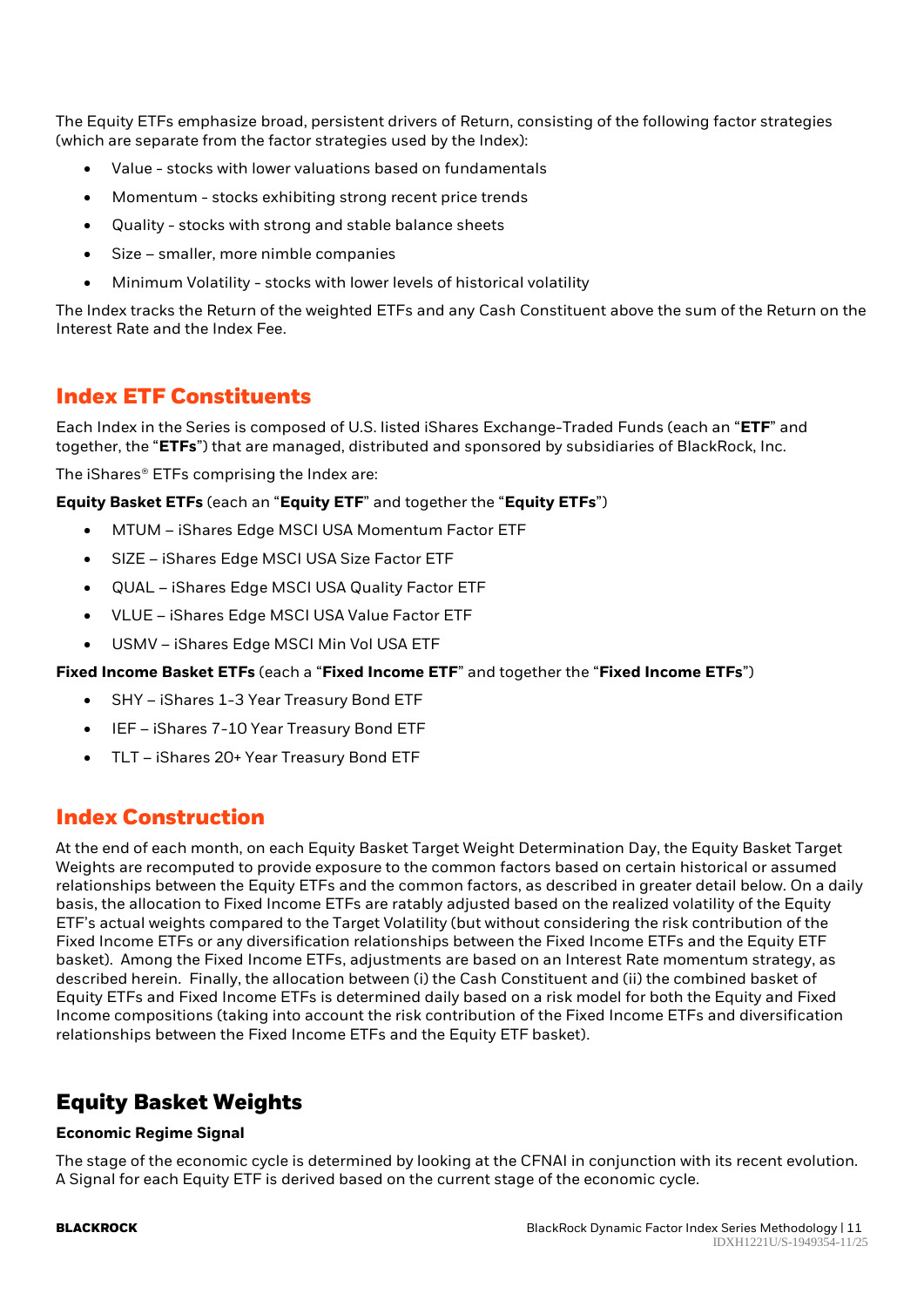The Economic Regime Signal assigns a Score to each Equity ETF based on the stage of the economic cycle ("Contraction," "Expansion," "Recovery" and "Slowdown") based on assumptions about how the various Equity ETFs will perform in different stages of the economic cycle. The stage of the economic cycle is determined by reference to the Chicago Fed National Activity Index (the CFNAI), as determined by the Federal Reserve Bank of Chicago using 85 monthly [indicators](https://www.chicagofed.org/~/media/publications/cfnai/background/cfnai-indicators-list-pdf.pdf?la=en) of national economic activity. The CFNAI raw data is taken 'as-released' by the Federal Reserve Bank of Chicago to avoid any look-ahead bias. The methodology subsequently applied by the Index to smooth data to assess economic regimes differs from the methodology used by the Federal Reserve Bank of Chicago to interpret the data.

The Economic Regime Signal is determined on each Equity Basket Target Weight Determination Day using the following steps:

- 1. Starting with the raw monthly as-released CFNAI timeseries data  $CFNAI_t$  which begins on MarchO1, 1967.
	- a. Calculate  $\mathit{CFNAI3M}_t$ , the 3-month Moving Rolling Average timeseries of  $\mathit{CFNAI}_t$

$$
CFNAI3M_t = MRA^{3M} (CFNAI_t)
$$

b. Calculate the probability of recession timeseries  $PREC_t$  defined as follows

$$
PREC_t = +1 \text{ if } CFNAI3M_t \le -0.7
$$

$$
PREC_t = -1 \text{ if } CFNAI3M_t > -0.7
$$

- 2. The growth acceleration/deceleration is obtained as follows:
	- a. Calculate the timeseries of month-over-month differences between each month's  $CFNA13M_t$  value over the full historical data set, starting on July 31, 1967.

$$
DCFNAI3M_t = CFNAI3M_t - CFNAI3M_{t-1}
$$

b. Smooth the results of '2a' using an Exponentially Weighted Moving Average with a 3-month Half-Life.

$$
S_{1,t} = EWMA^{3M}(DCFNAI3M_t)
$$

c. Smooth the timeseries results of '2b' a second time using an Exponentially Weighted Moving Average for each element in the time series with a 3-month Half-Life.

$$
S_{2,t} = EWMA^{3M}(S_{1,t})
$$

d. Compute the Timeseries Score of the results from '2c' using a 12-month Half-Life. This yields the following result of GS:

$$
GS_t = TSS^{12M}(S_{2,t})
$$

e. Calculate the Growth Momentum ("GM"):

$$
GM_0 = 0
$$
  
If  $t > 0$  and  $GS_t < -0.1$   $GM_t = -1$   
If  $t > 0$  and  $-0.1 \le GS_t \le 0.1$   $GM_t = GM_{t-1}$   
If  $t > 0$  and  $GS_t > 0.1$   $GM_t = +1$ 

- f. If T is the first day where  $GM_t$  is not zero, reset  $GM_t$  to  $GM_T$  for t < T
- 3. The results from steps 1 and 2 are converted into an economic regime timeseries ECON indicator specified as follows:

PREC = -1 and GM = -1, ECON = "slowdown" PREC = +1 and GM = -1, ECON = "contraction" PREC = +1 and GM = +1, ECON = "recovery" PREC = -1 and GM = +1, ECON = "expansion"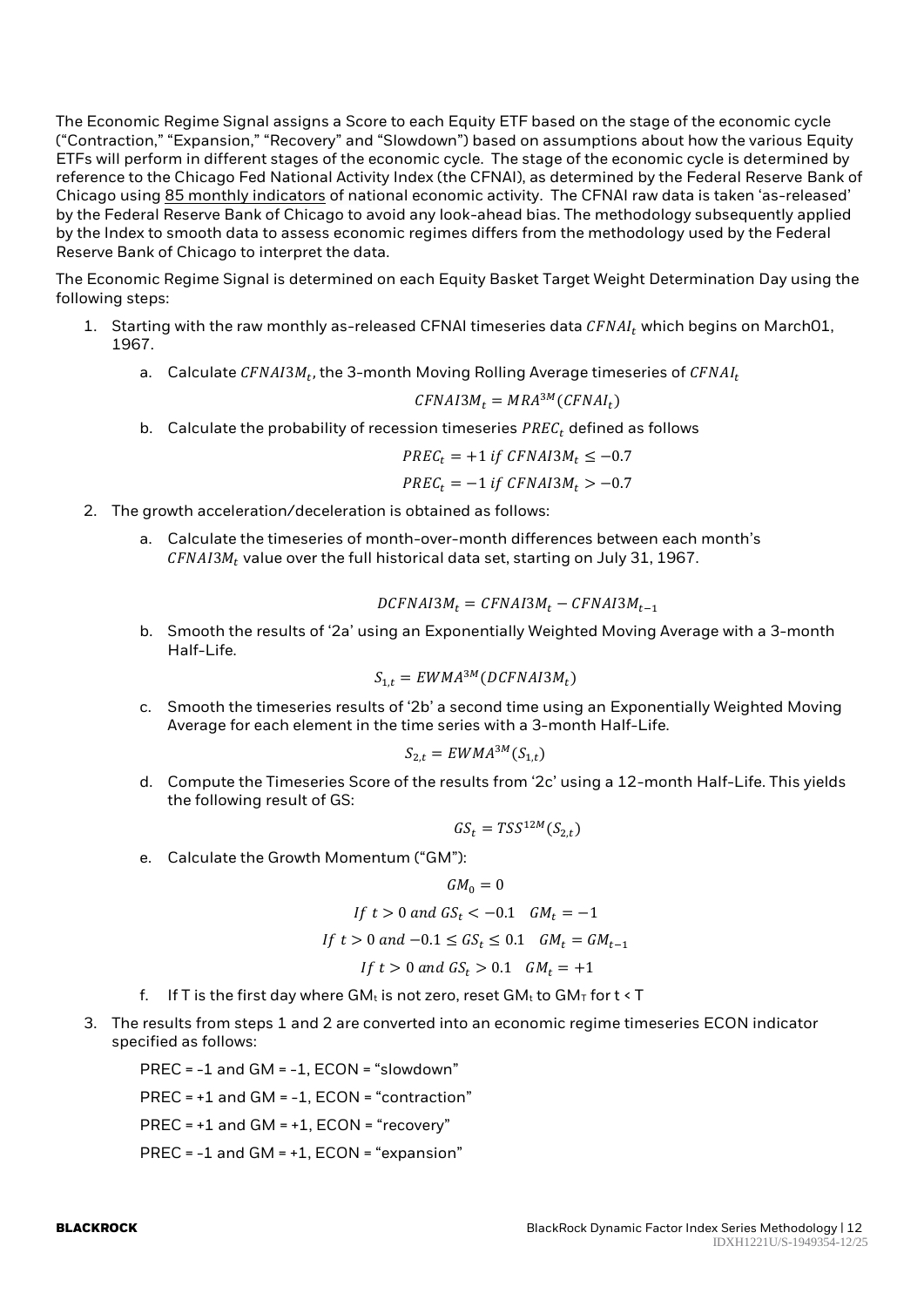4. For each state, the Score of each of the Equity ETFs is assigned based on the assumed prospective performance of each Equity ETF under such state (represented by the ECON Indicator resulting from step 3) as follows:

|             | <b>MTUM</b> | QUAL | <b>SIZE</b> | <b>USMV</b> | <b>VLUE</b> |
|-------------|-------------|------|-------------|-------------|-------------|
| contraction | -2          |      | U           |             |             |
| expansion   |             |      |             |             |             |
| recovery    |             |      | 1.5         | - 1         | $1.5\,$     |
| slowdown    |             |      |             |             |             |

5. Take the Score on the last month-end Business Day in the timeseries obtained in step '4'. For purposes of this step 5, "Business Day" is the Equity Basket Target Weight Determination Day if this day falls on the last Business Day of the month, and the last Business Day of the month preceding the Equity Basket Target Weight Determination Day otherwise. On this day, for each Equity ETF, the Alpha for the Economic Regime Signal is computed from the Score as:

 $Alpha_{ECON}^{EQ} = Score_{ECON}^{EQ} \times \sigma^{EQ} \times IC$ 

*=0.10* is the Information Coefficient

 $\sigma^{EQ}$  is the Equity ETF Volatility

#### **Value**

The Value Signal is a 50-50 blend of two Signals that seeks to identify the extent to which the Equity ETFs offer attractive value (based on market prices of underlying stocks) relative to underlying fundamentals (based on financial reporting metrics of constituent companies), and is calculated as follows:

- 1. Cash Flow to Price Signal
	- a. Using the latest available Cash Flow to Price Ratio (CFO2P) for the iShares Core S&P 500 ETF (ticker IVV) (representing a proxy for the broader U.S. equity market) and for each Equity ETF  $EQ$ , on each of the last Business Day of the months between the Initial Data Start Date and the Equity Basket Target Weight Determination Day, subtract the market CFO2P from each ETF CFO2P:

$$
ACFO2P_t^{EQ} = CFO2P_t^{EQ} - CFO2P_t^{IVV}
$$

b. Smooth the results from step 'a' using an Exponentially Weighted Moving Average with a 3 month Half-Life and at least 12 periods required:

$$
SCFO2P_t^{EQ} = EWMA^{3M}(ACFO2P^{EQ})_t
$$

c. Next, compute the Timeseries Score of the values obtained in step 'b' using a 36-month Half-Life, and cap and floor the results at +2 and -2, respectively:

$$
TCFO2P_t^{EQ} = TSS^{36M}(SCFO2P^{EQ})_t \text{ if } TSS^{36M}(SCFO2P^{EQ})_t \in [-2,2]
$$

$$
TCFO2P_t^{EQ} = -2 \text{ if } TSS^{36M}(SCFO2P^{EQ})_t < -2
$$

$$
TCFO2P_t^{EQ} = +2 \text{ if } TSS^{36M}(SCFO2P^{EQ})_t > +2
$$

d. Backfill the values obtained in step 'c' according to the Backfill Convention:

$$
TCFO2P_t^{EQ} = TCFO2P_t^{EQ} \text{ if } t \ge 13
$$

$$
TCFO2P_t^{EQ} = TCFO2P_{13}^{EQ} \text{ if } t < 13
$$

e. Compute the Cross-Sectional Scores of the most recent Timeseries Scores for each of the 5 Equity ETFs obtained in step 'd':

$$
Score_{CFO2P}^{EQ} = CSS(TCFO2P_T)_{EQ}
$$

Where: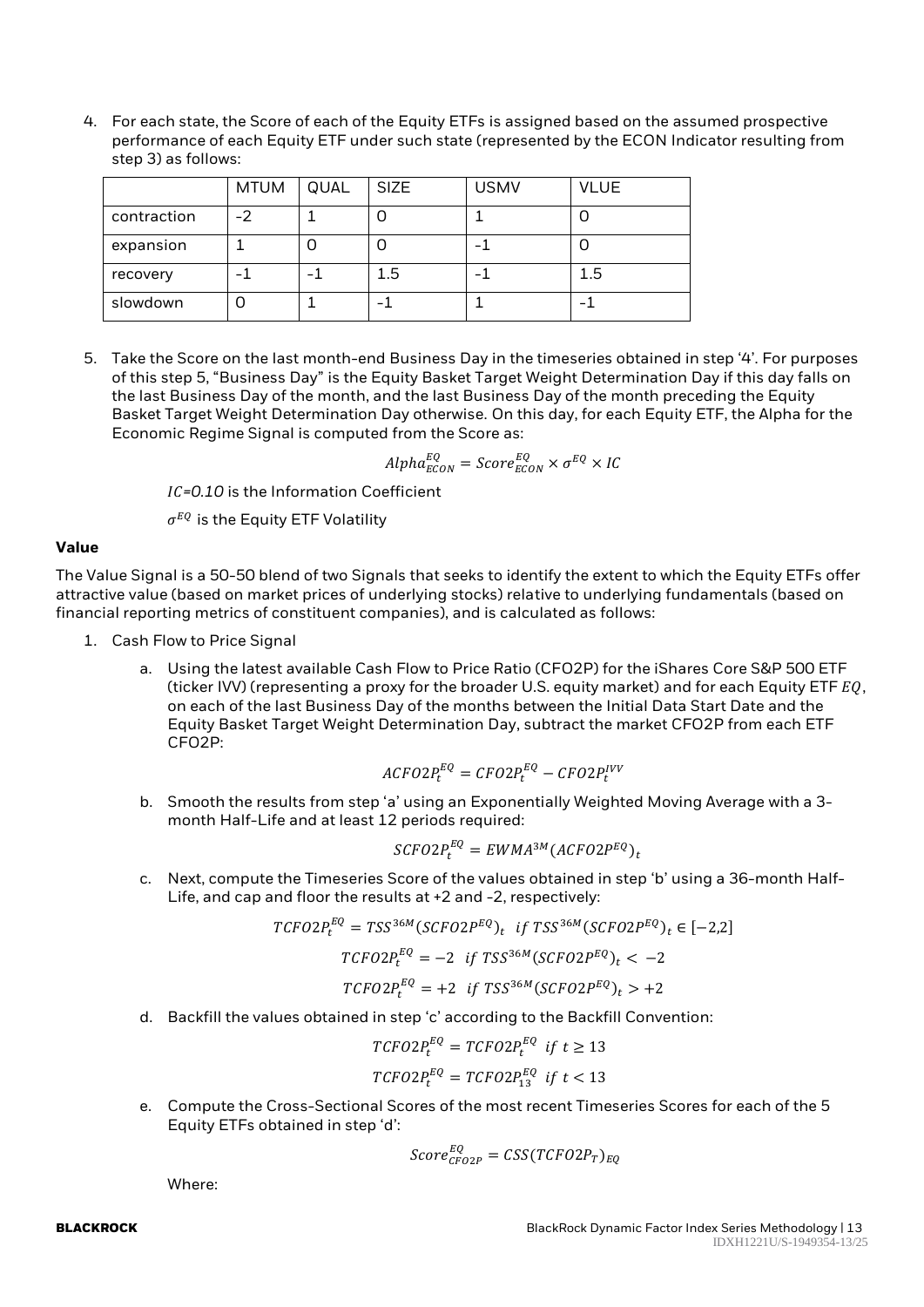$\mathit{TCFO2P}_T$  is the 5x1 vector comprising each  $\mathit{TCFO2P}^{\mathit{EQ}}_T$  value for  $\mathit{EQ} =$  ${MTUM, OUAL, SIZE, USMV, VLUE}$ 

T is the last date in the  $\mathit{TCFO2P^{EQ}}$  timeseries

f.  $\;$  Lastly compute  $Alpha^{EQ}_{CFO2P}$  using the Score  $Score^{EQ}_{CFO2P}$  from step 'f':

$$
Alpha_{CFO2P}^{EQ} = Score_{CFO2P}^{EQ} \times \sigma^{EQ} \times IC
$$

*=0.10* is the Information Coefficient

 $\sigma^{EQ}$  is the Equity ETF Volatility

- 2. Forward Earnings Yield Signal
	- a. Using the latest available Forward Earnings Yield (FEY) for the iShares Core S&P 500 ETF (ticker IVV) (representing a proxy for the broader U.S. equity market) and for each Equity ETF  $EQ$ , on each of the last Business Day of the months between the Initial Data Start Date and the Equity Basket Target Weight Determination Day, subtract the market FEY from each ETF FEY:

$$
AFEY_t^{EQ} = FEY_t^{EQ} - FEY_t^{IVV}
$$

b. Smooth the results from step 'a' using an Exponentially Weighted Moving Average with a 3 month Half-Life and at least 12 periods required:

$$
SFEY_t^{EQ} = EWMA^{3M}(AFEY^{EQ})_t
$$

c. Next, compute the Timeseries Score of the values obtained in step 'b' using a 36-month Half-Life, and cap and floor the results at +2 and -2, respectively:

$$
TFEY_t^{EQ} = TSS^{36M}(SFEY^{EQ})_t \text{ if } TSS^{36M}(SFEY^{EQ})_t \in [-2,2]
$$
  

$$
TFEY_t^{EQ} = -2 \text{ if } TSS^{36M}(SFEY^{EQ})_t < -2
$$
  

$$
TFEY_t^{EQ} = +2 \text{ if } TSS^{36M}(SFEY^{EQ})_t > +2
$$

d. Backfill the values obtained in step 'c' according to the Backfill Convention:

$$
TFEY_t^{EQ} = TFEY_t^{EQ} \text{ if } t \ge 13
$$
  

$$
TFEY_t^{EQ} = TFEY_{13}^{EQ} \text{ if } t < 13
$$

e. Compute the Cross-Sectional Score of the most recent 5 Timeseries Scores obtained for each of the 5 Equity ETFs in step 'd':

$$
Score_{FEY}^{EQ} = CSS(TFEY_T)_{EQ}
$$

Where:

 $\mathit{TFEY_T}$  is the 5x1 vector comprising each  $\mathit{TFEY_T^{EQ}}$  value for  $EQ = \{MTUM, QUAL, SIZE, USMV, VLUE\}$ 

T is the last date in the  $TFEY^{EQ}$  timeseries

f.  $\;$  Lastly, for each of the Equity ETFs, compute  $Alpha^{EQ}_{FFY}$  using the Score  $Score^{EQ}_{FFY}$  from step 'f':

$$
Alpha_{FEY}^{EQ} = Score_{FEY}^{EQ} \times \sigma^{EQ} \times IC
$$

*=0.10* is the Information Coefficient

 $\sigma^{EQ}$  is the Equity ETF Volatility

#### **Momentum Signal**

The Momentum Signal seeks to identify the extent to which the daily adjusted Returns of an Equity ETF demonstrate above-market price momentum, and is constructed as follows:

- 1. Start with the Equity ETFs' Daily Return timeseries  $R^{EQ}$ .
- 2. Construct a similar timeseries  $R^{IVV}$  for the iShares Core S&P 500 ETF (ticker IVV) total market Return
- 3. Calculate the Equity ETFs' daily Returns relative to the market  $AR^{EQ}$  timeseries: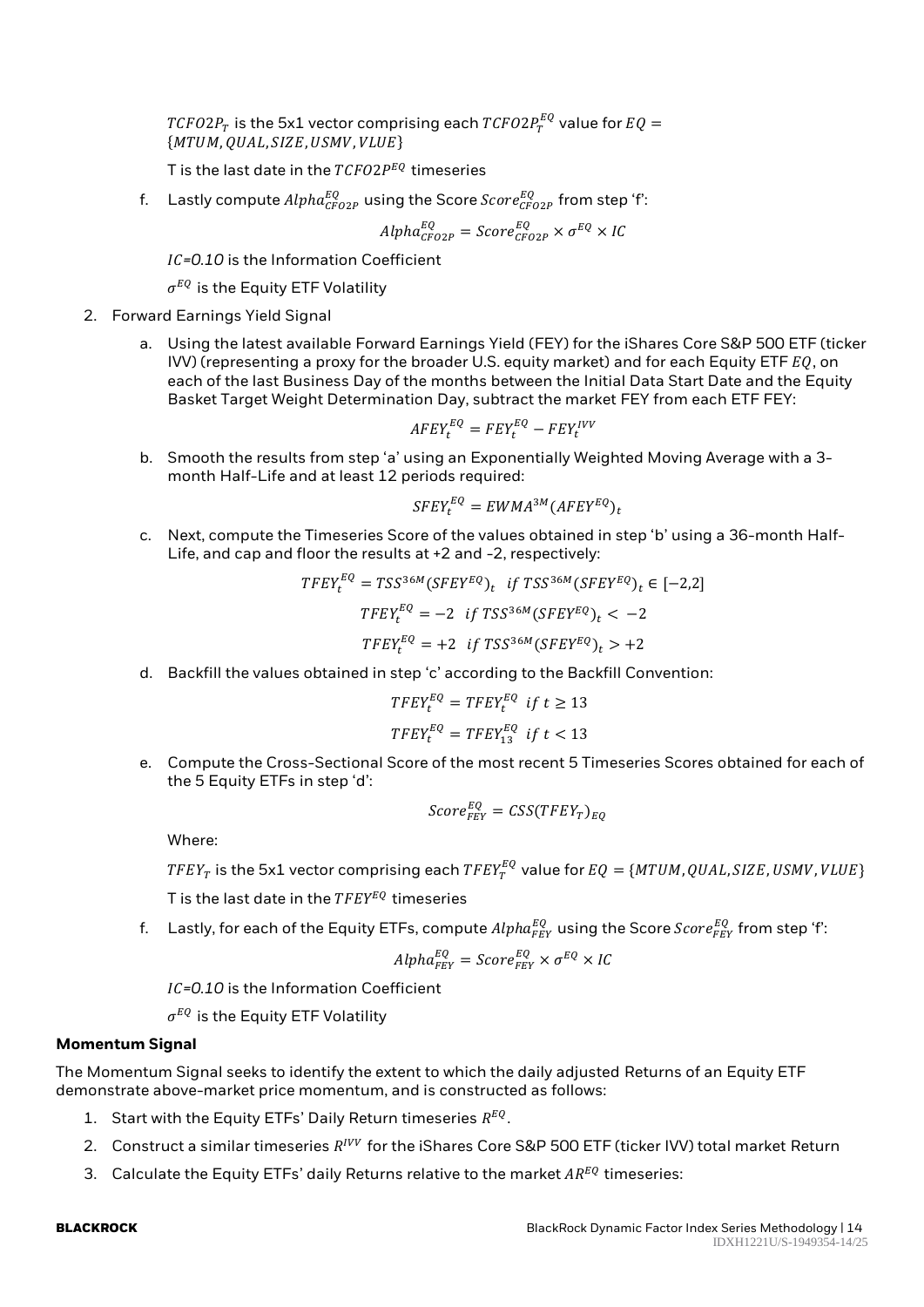$$
AR^{EQ} = R^{EQ} - R^{IVV}
$$

4. Smooth the Returns from step '3' using an Exponentially Weighted Moving Average with a 130-day Half-Life and at least 130 periods required:

$$
SAR_t^{EQ} = EWMA^{130D}(AR^{EQ})_t
$$

5. Compute the Volatility Scaled Timeseries of the results obtained in step '4' using a 260-day Half-Life:

$$
VSTAR_t^{EQ} = VSTS^{260D}(SAR^{EQ})_t
$$

6. Backfill the values obtained in Step '5' according to the Backfill Convention:

$$
VSTAR_t^{EQ} = VSTAR_t^{EQ} \text{ if } t \ge 131
$$
  

$$
VSTAR_t^{EQ} = VSTAR_{131}^{EQ} \text{ if } t < 131
$$

7. Take the Volatility Scaled Timeseries on the last month-end Business Day date in the timeseries obtained in step '6'. For purposes of this step 7, "Business Day" is the Equity Basket Target Weight Determination Day if this day falls on the last Business Day of the month, and the last Business Day of the month preceding the Equity Basket Target Weight Determination Day otherwise. On this day T, compute the Cross-Sectional Scores from the results from step '6':

$$
Score_{MOM}^{EQ} = CSS(VSTAR_T)_{EQ}
$$

Where:

 $\mathit{VSTAR}_T$  is the 5x1 vector comprising each  $\mathit{VSTAR}_T^{EQ}$  value for  $EQ =$  ${MTUM, OUAL, SIZE, USMV, VLUE}$ 

T is the last date in the  $VSTAR^{EQ}$  timeseries

6. For each of the Equity ETFs, Alphas are computed from the scores from step '6':

$$
Alpha_{MOM}^{EQ} = Score_{MOM}^{EQ} \times \sigma^{EQ} \times IC
$$

*=0.10* is the Information Coefficient

 $\sigma^{EQ}$  is the Equity ETF Volatility

#### **Characteristic Signal Weights**

For each of the Economic Regime Signal, Forward Earnings Yield Signal, Cash Flow to Price Signal and Momentum Signal, the Alphas calculated above are converted into month-end Characteristic Signal Weights for each Equity ETF with respect to the given Signal. The Index does this by solving the following Mean-Variance Optimization for each of the four signals separately:

 $Maximize (h_{Signal}^{CSW} / a_{Signal} - h_{Signal}^{CSW} / V h_{Signal}^{CSW})$ 

Subject to the sum of weights equals zero  $\left(\sum h_{\mathit{Signal}}^{\mathit{CSW}}\right)=0\right)$ 

 $\rm \mathit{h}_{\mathit{Signal}}^{CSW}$  is the M-by-1 matrix of Characteristics Signal Weights with respect to a given Signal

 $h_{\mathit{Signal}}^{\mathit{CSW}}$  's the transpose of  $h$  , a 1-by-M matrix

 $\alpha_{Sional}$  is M-by-1 matrix of Alphas for the given Signal for each Equity ETF with respect to the Equity Basket Target Weight Determination Day

 $V$  is the M-by-M matrix Equity ETF Monthly Covariance Matrix

 $M = 5$  is the number of Equity ETFs

#### **Equity Basket Target Weights**

With respect to an Equity Basket Target Weight Determination Day, the Equity Basket Target Weights are determined as follows: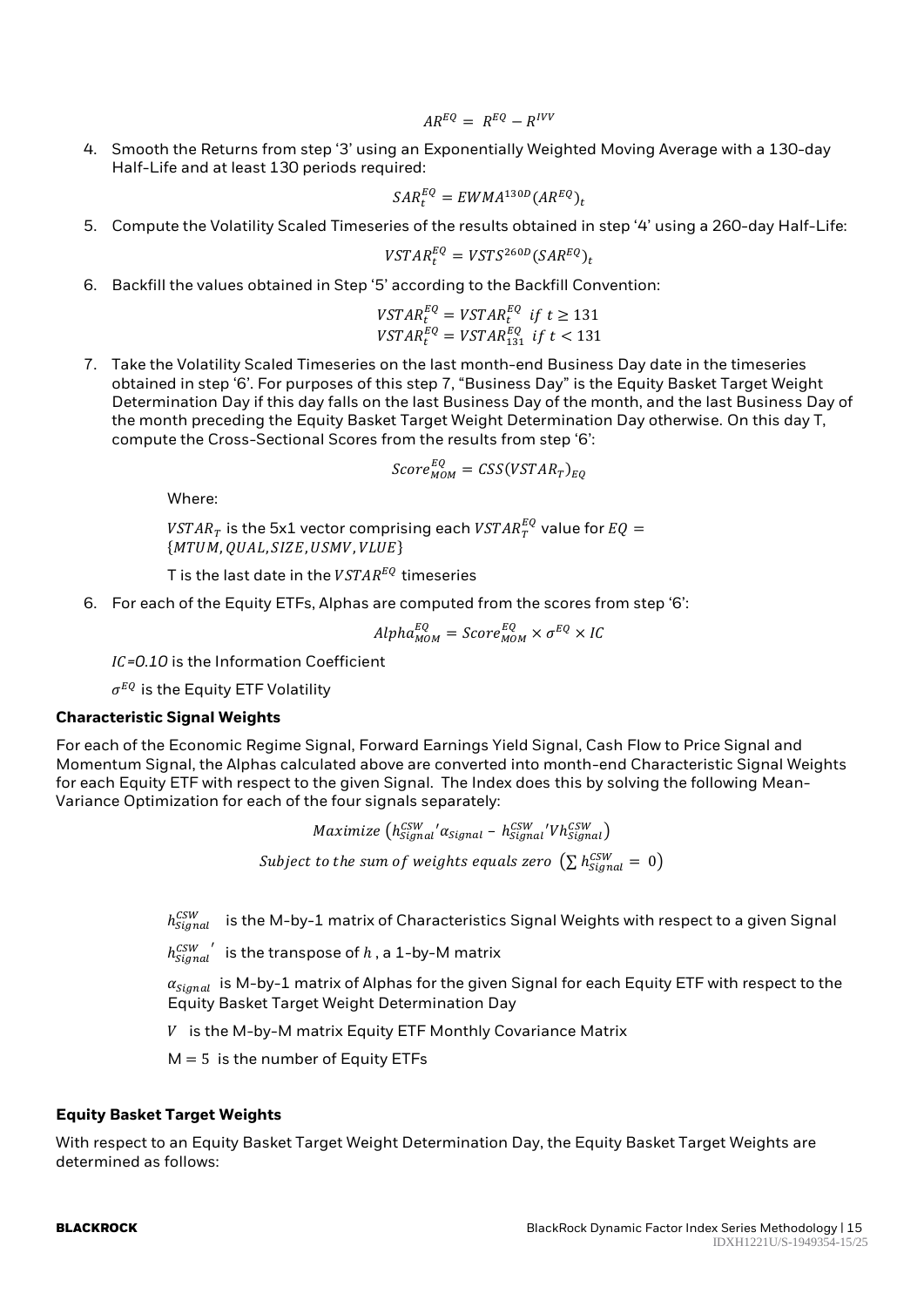1. The Characteristic Signal Weights for each Signal are scaled to achieve 1% risk. This yields the Scaled Characteristic Signal Weights for the given Signal which are determined in accordance to the following:

$$
h_{signal}^{SCSW} = \frac{h_{signal}^{CSW}}{\sqrt{h_{signal}^{CSW} / v h_{signal}^{CSW}}} \times 0.01
$$

 $h^{SCSW}_{Signal}$  is the M-by-1 matrix of Scaled Characteristics Signal Weights with respect to a given Signal

 $\rm \mathit{h}_{\mathit{Signal}}^{CSW}$  is the M-by-1 matrix of Characteristics Signal Weights with respect to a given Signal

 $M = 5$  is the number of Equity ETFs

2. The Equity Combined Characteristic Signal Weights are then constructed for each Equity ETF by aggregating the four Scaled Characteristic Signal Weights and a static weight of 20%.

$$
h_c = \frac{h_{CFO2P}^{SCSW} + h_{FEY}^{SCSW}}{2} + h_{MOM}^{SCSW} + h_{ECON}^{SCSW} + h_{REF}
$$

 $h_c$   $\;$  is the M-by-1 matrix of Equity Combined Characteristics Signal Weight

 $h^{SCSW}_{CFO2P}$  is the M-by-1 matrix of Scaled Characteristics Signal Weights for the Cash Flow to Price Signal

 $h_{\it FEY}^{\it SCSW}$  is the M-by-1 matrix of Scaled Characteristics Signal Weights for the Forward Earnings Yield Signal

 $h_{MOM}^{SCSW}$  is the M-by-1 matrix of Scaled Characteristics Signal Weights with respect for the Momentum Signal

 $h^{SCSW}_{ECON}$  is the M-by-1 matrix of Scaled Characteristics Signal Weights for the Economic Regime Signal

 $h_{REF}$  is a M-by-1 matrix where each element is static and equal to 0.2

 $M = 5$  is the number of Equity ETFs

3. The Equity Basket Target Weights are obtained on each Equity Basket Target Weight Determination Day by solving the following optimization equation:

Minimize 
$$
(h - h_c)'V(h - h_c)
$$

Subject to  $\sum h_i = 1$  and  $0 \le h_i \le 0.6 \forall i$ 

- $h$  is the M-by-1 matrix of unknown Equity Basket Target Weights
- $h_c$  is the M-by-1 matrix of Equity Combined Characteristic Signal Weights
- $V$  is the Equity ETF Monthly Covariance Matrix
- $M = 5$  is the number of Equity ETFs

#### **Equity Basket Weights**

With respect to a Business Day t, the Equity Basket Weight for each Equity ETF is equal to:

- On the Initial Data Start Date:

$$
w^{EQ}_{IDSD} = w^{EQ,T}_{IDSD}
$$

If Business Day t is after the Initial Data Start Date and such Business Day t is not an Equity Basket Rebalancing Day then:

$$
w_t^{EQ} = w_{t-1}^{EQ}
$$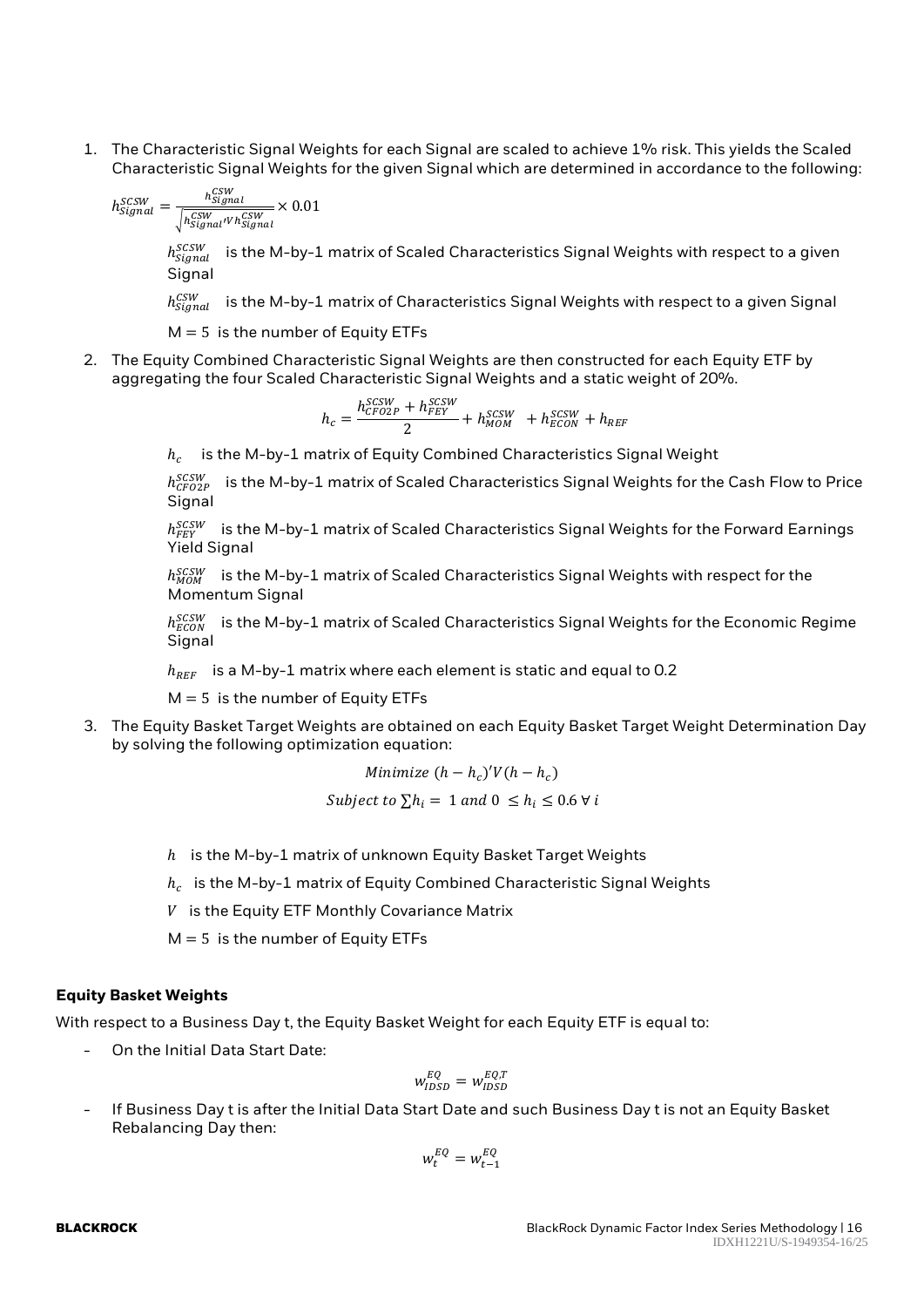Where:

 $w_{t-1}^{EQ}.$  is the Equity Basket Weight for the relevant Equity ETF on the Business Day immediately preceding Business Day t

If such Business Day t is an Equity Basket Rebalancing Day, then:

$$
w^{EQ}_t = w^{EQ}_{t-1} + \frac{w^{EQ,T}_{Dt} - w^{EQ}_{t-1}}{p}
$$

Where:

 $w_t^{EQ}$ : is the Equity Basket Weight for the relevant Equity ETF on Business Day t

 $w_{Dt}^{EQ,T}$ : is the Equity Basket Target Weight for the relevant Equity ETF on the Equity Basket Weight Determination Day immediately preceding Business Day t

 $w_{t-1}^{EQ}.$  is the Equity Basket Weight for the relevant Equity ETF on the Business Day immediately preceding Business Day t

 $v$ : is the number of remaining Equity Basket Rebalancing Days (and including such Equity Basket Rebalancing Day) in the Equity Basket Rebalancing Period

## **Fixed Income Basket Weights**

#### **Rates Momentum Signal**

The Rates Momentum Signal is used to determine the Fixed Income Basket Weights. The iShares 7-10 Year Treasury Bond ETF (IEF) is the reference asset for the Rates Signal (the "**Rates Signal Reference Asset**")

1. An implied Rates Signal Reference Asset level (the "**Implied Rates Signal Reference Asset Level**") timeseries is computed from the Rates Signal Reference Asset daily Return timeseries, starting on the Initial Data Start Date:

$$
L_{IDSD}^{RSRA} = 0
$$
  
for  $t > IDSD$  
$$
L_t^{RSRA} = \prod_{i=2}^{i=t} (1 + R_i^{RSRA}) - 1
$$

Where:

L<sup>RSRA</sup> is the Implied Rates Signal Reference Asset Level on the Initial Data Start Date

 $L_t^{RSRA}$ is the Implied Rates Signal Reference Asset Level on Business Day t

 $R_{i}^{\mathit{RSRA}}$  is the Rates Signal Reference Asset Return for Business Day i with

$$
R_i^{RSRA} = \frac{P_i^{RSRA} - P_{i-1}^{RSRA} + D_i^{RSRA}}{P_{i-1}^{RSRA}}
$$

 $P_{i}^{\mathit{RSRA}}$  is the Rates Signal Reference Asset Closing Price for Business Day i

 $D_{i}^{\mathit{RSRA}}$  is the Rates Signal Reference Asset Gross cash dividend with respect to Business Day i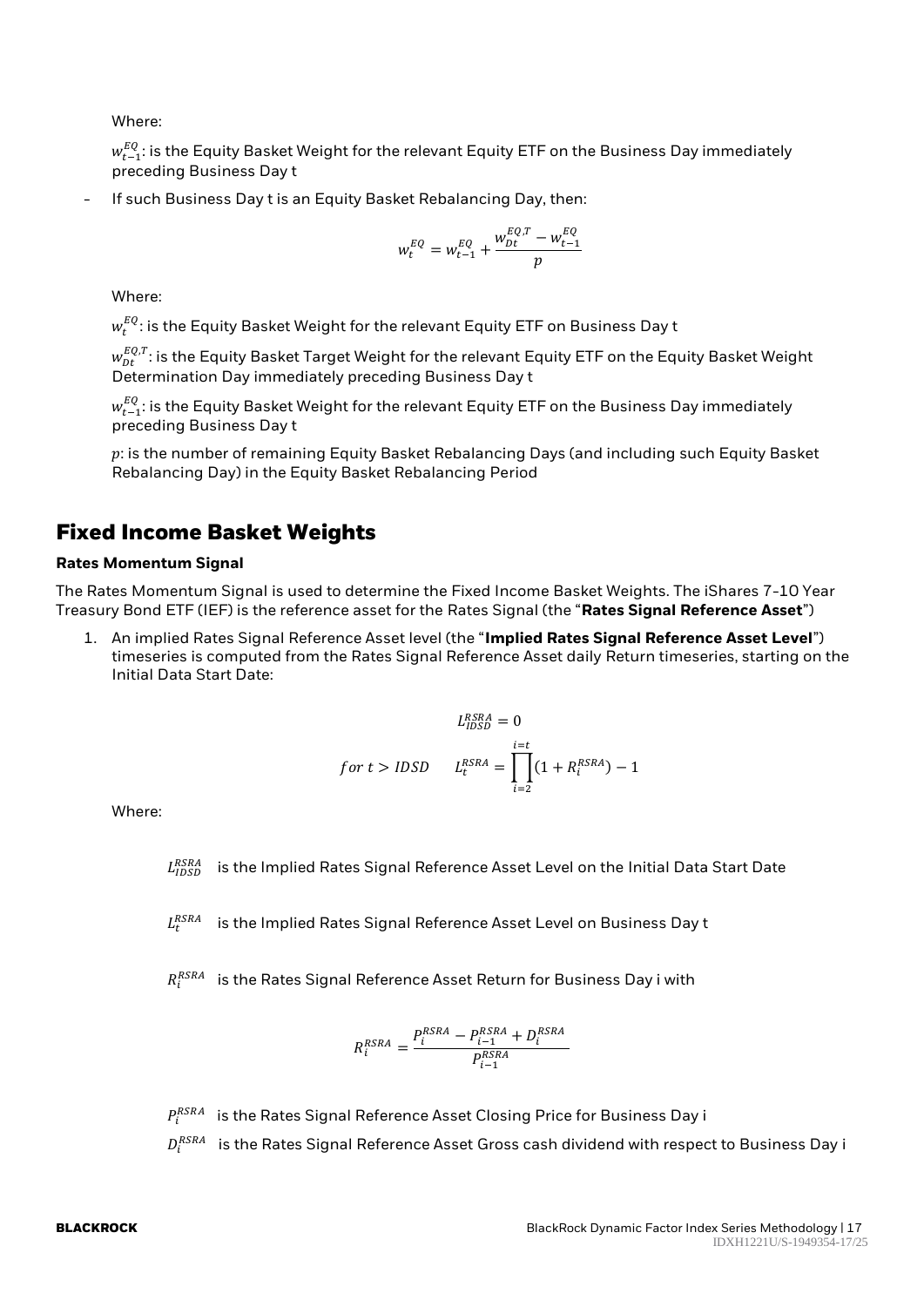2. From and including the Initial Data Start Date and for each following Business Day t, a rates momentum signal (the "**Rates Momentum Signa**l") on the Implied Rates Signal Reference Asset Level is calculated as follows:

$$
RMS_t^{RSRA} = \begin{cases} 1 & \text{if IDSD} \le t \le IDSD + 9\\ v \left(10 - \sum_{i=t-9}^t u(LA_{i-1}^{RSRA} - L_i^{RSRA}) \right) & \text{if } t > IDSD + 9 \end{cases}
$$

$$
LA_t^{RSRA} = \frac{\sum_{i=\max(1,t+1-252)}^{t \ge KL} L_i^{RSRA}}{\min(t, 252)}
$$

$$
u(x) = 0 \text{ if } x \le 0 \text{ and } +1 \text{ otherwise}
$$

$$
v(x) = +1 \text{ if } x \ne 0 \text{ and } -1 \text{ otherwise}
$$

Where:

**IDSD** refers to the Initial Data Start Date

 $\mathit{RMS}^{\mathit{RSRA}}_{t}$  is the Rates Momentum Signal on Business Day t

 $L_{t}^{\textit{BSRA}}$  is the Implied Rates Signal Reference Asset Level on Business Day i

#### **Fixed Income Basket Target Weights**

On the Initial Data Start Date, the Fixed Income Basket Target Weights are set to 50% for the iShares 7-10 Year Treasury Bond ETF (IEF), 50% for the iShares 20+ Year Treasury Bond ETF (TLT) and 0% for the iShares 1-3 Year Treasury Bond ETF (SHY).

Thereafter, on any Business Day t following the Initial Data Start Date

- a. If the Rates Momentum Signal on the Business Day immediately preceding Business Day t is equal to +1, then the Fixed Income Basket Target Weights are set to 50% for the iShares 7-10 Year Treasury Bond ETF (IEF), 50% for the iShares 20+ Year Treasury Bond ETF (TLT) and 0% for the iShares 1-3 Year Treasury Bond ETF (SHY).
- b. Otherwise, the Fixed Income Basket Target Weights are set to 50% for the iShares 1-3 Year Treasury Bond ETF (SHY), 50% for the iShares 7-10 Year Treasury Bond ETF (IEF) and 0% for the iShares 20+ Year Treasury Bond ETF (TLT).

As a result, if on each of ten consecutive Business Days, the Implied Rates Signal Reference Asset Levels are below the Rates Signal Reference Asset's one-year average (measured, with respect to each of the ten Business Days, based on the arithmetic average of Implied Rates Signal Reference Asset Levels for the 252 Business Days preceding the relevant Business Day), the Fixed Income Basket Weights will be equally allocated between the Rates Signal Reference Asset and the short-term Fixed Income ETF (SHY – iShares 1-3 Year Treasury Bond ETF); otherwise, the Fixed Income Basket Weights will be equally allocated between the Rates Signal Reference Asset and the long-term Fixed Income ETF (TLT – iShares 20+ Year Treasury Bond ETF).

#### **Fixed Income Basket Weights**

With respect to a Business Day t (from and including the Initial Data Start Date), the Fixed Income Basket Weight for each Fixed Income ETF is computed as follows:

$$
w_{IDSD}^{FI} = w_{IDSD}^{FI,T}
$$
  
\n
$$
For t > IDSD
$$
  
\n
$$
If w_{t-1}^{FI} < w_t^{FI,T} \qquad w_t^{FI} = w_{t-1}^{FI} + 0.1
$$
  
\n
$$
If w_{t-1}^{FI} > w_t^{FI,T} \qquad w_t^{FI} = w_{t-1}^{FI} - 0.1
$$
  
\n
$$
If w_{t-1}^{FI} = w_t^{FI,T} \qquad w_t^{FI} = w_{t-1}^{FI}
$$

Where: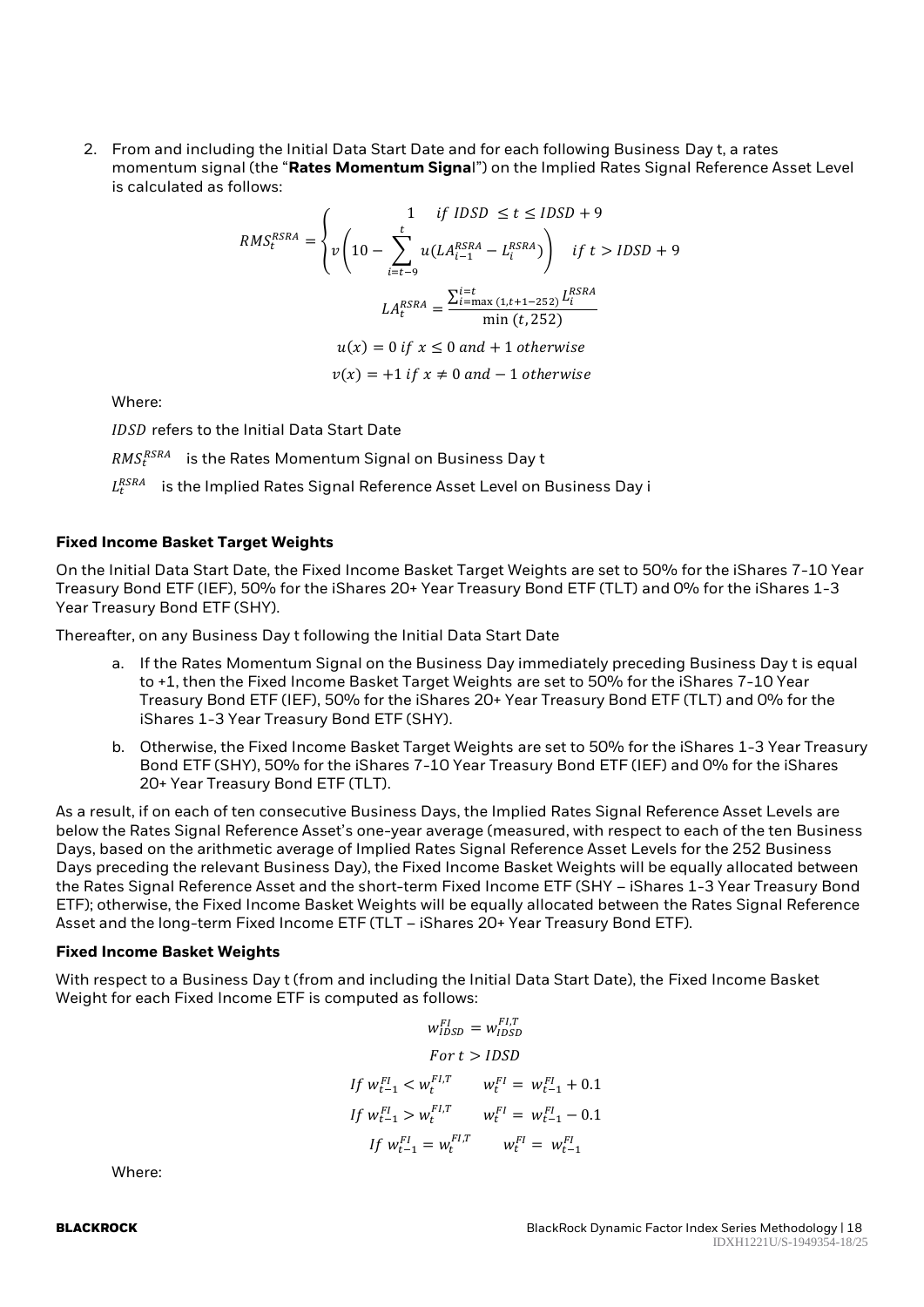$w_t^{FI}$ : is the Fixed Income Basket Weight for the relevant Fixed Income ETF on Business Day t

 $w_{t-1}^{FI}$ : is the Fixed Income Basket Weight for the relevant Fixed Income ETF on the Business Day immediately preceding Business Day t

 $w_t^{FI,T}$ : is the Fixed Income Basket Target Weight for the relevant Fixed Income ETF on Business Day t

## **Volatility Control**

With respect to a Business Day t, the daily Volatility Control process occurs in three stages.

#### **Stage 1**

a. Calculate the equity basket daily Returns timeseries by multiplying the Equity Basket Weights by the Equity ETFs daily Returns. This is a timeseries with one asset that starts in the Initial Data Start Date and finishes on Business Day t. For date t, the equity basket daily Return  $R_t^{Basket}$  is equal to:

$$
R_t^{Basket} = \sum_{j=1}^{j=5} w_{t-1}^{EQ} R_t^{EQj}
$$

Where:

 $EQ_{j}$  is the j-th Equity ETF

 $t-1$  is the Business Day immediately preceding Business Day t

 $w_{t-1}^{EQ}$ : is the Equity Basket Weight for the Equity ETF  $EQ$  as of Business Day t-1

 $R_{t}^{EQ}$ : is the Equity ETF Daily Return for the Equity ETF  $EQ$  as of Business Day t

b. Calculate the Exponentially Weighted Moving Volatilities of the equity basket  $\sigma_{E0,10}$  and  $\sigma_{E0,30}$  using a 10-day and 30-day Half-Life, respectively:

$$
\sigma_{EQ,10}(t) = EWMV^{10D}(R^{Basket})_t
$$

$$
\sigma_{EQ,30}(t) = EWMV^{30D}(R^{Basket})_t
$$

c. Derive the associated volatility forecasts  $\bar{\sigma}_{E0.10}$  and  $\bar{\sigma}_{E0.30}$  forecasts, which are the 1-day lagged historical  $\sigma_{E0,10}$  and  $\sigma_{E0,30}$  as follows:

$$
\bar{\sigma}_{EQ,10}(t) = \sigma_{EQ,10}(t-1)
$$

$$
\bar{\sigma}_{EQ,30}(t) = \sigma_{EQ,30}(t-1)
$$

d. Create an intermediate index composed of the final equity basket, SHY, IEF and TLT, with the following weights:

For the equity basket:

$$
a_{EQ}^l(t) = \min\left(1, \frac{2*VT}{\bar{\sigma}_{EQ,10}(t) + \bar{\sigma}_{EQ,30}(t)}\right)
$$

And for each Fixed Income ETF  $FI$ :

$$
w_{FI}^l(t) = \left(1-a_{EQ}^l(t)\right)*w_t^{FI}
$$

#### Where:

 $w_t^{FI}$ : is the Fixed Income Basket Weight for the relevant Fixed Income ETF  $FI$  on Business Day t  $VT$  is the Volatility Target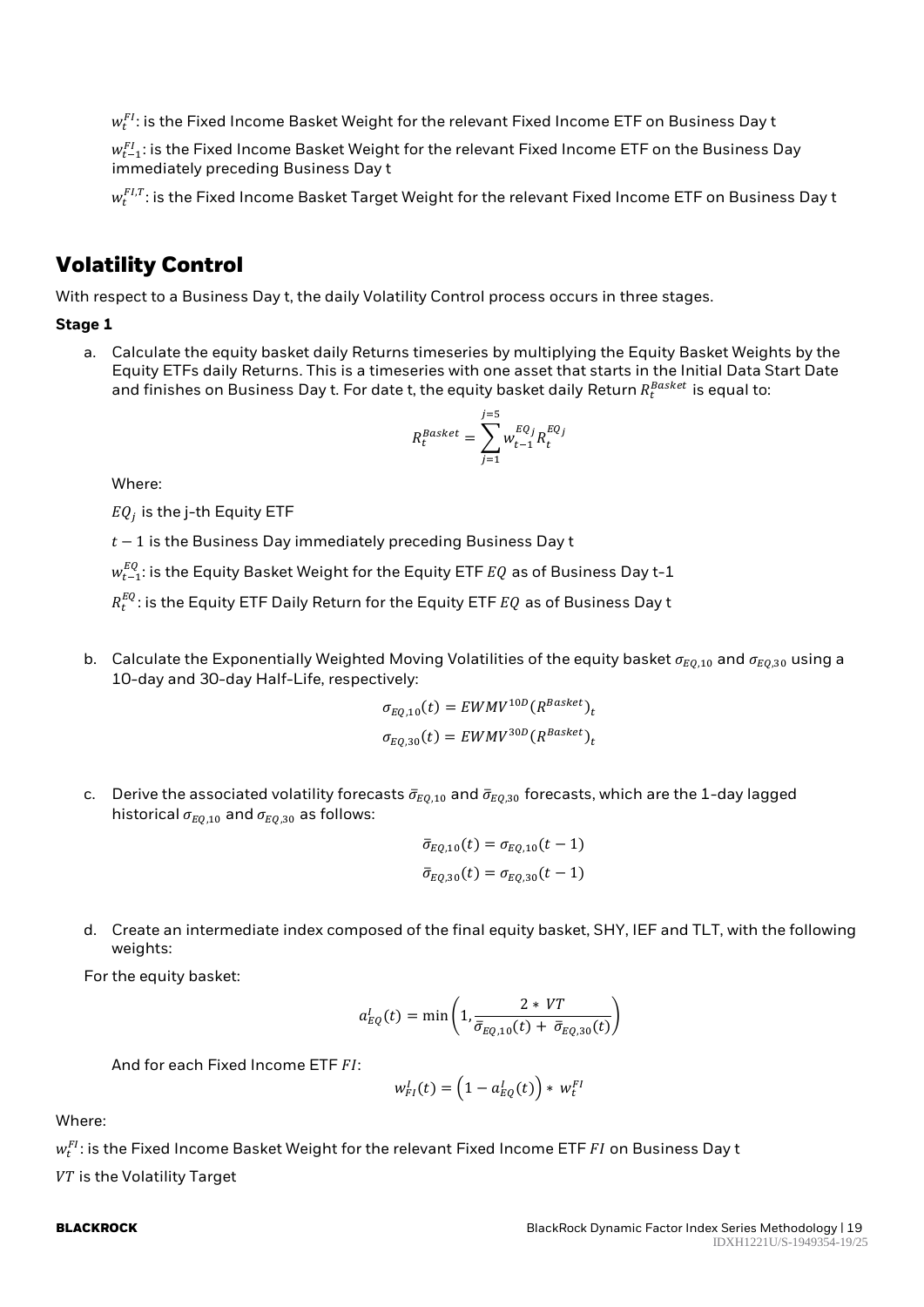#### **Stage 2**

- a. Build the 4-by-4 10-day and 30-day Half-Life Exponentially Weighted Moving Covariance Matrices  $C_{10}(t-1)$  and  $C_{30}(t-1)$  of the equity basket, SHY, IEF and TLT daily Returns timeseries starting on the Initial Data Start Date and ending on Business Day t-1.
- b. Compute the volatility forecasts  $\bar{\sigma}_{10}(t)$  and  $\bar{\sigma}_{30}(t)$  of the intermediate index obtained in stage '1d' as follows:

$$
\bar{\sigma}_{10}(t) = \sqrt{h(t)'C_{10}(t-1)h(t)}
$$

$$
\bar{\sigma}_{30}(t) = \sqrt{h(t)'C_{30}(t-1)h(t)}
$$

 $h(t) =$ [  $\overline{\phantom{a}}$  $\int a_{EQ}^{l}(t)$  $w^I_{SHY}(t)$  $w^I_{IEF}(t)$  $\begin{bmatrix} w_{SHY}^l(t)\ w_{IEF}^l(t)\ w_{TLT}^l(t) \end{bmatrix}$ I and  $h(t)'$  is the transpose of  $h(t)$ 

c. The final asset class allocations are computed as:

$$
a_{CASH}^F(t) = (1 - A(t))
$$

$$
a_{EQ}^F(t) = A(t) * a_{EQ}^I(t)
$$

$$
a_{FI}^F(t) = A(t) * (1 - a_{EQ}^I(t))
$$

With:

$$
A(t) = min\left(1, \frac{VT}{max(\bar{\sigma}_{10}(t), \bar{\sigma}_{30}(t))}\right)
$$

And where:

 $VT$  is the Volatility Target

#### **Stage 3**

To obtain the Final Index Daily Weights:

1. The Equity Basket Weights  $w_t^{EQ}$  for each Equity ETF  $EQ$  are multiplied by the final equity allocation  $a_{EQ}^F$ to obtain the Index Equity ETFs Daily Weights:

$$
w_{\text{FINAL}}^{EQ}(t) = w_{t}^{EQ} * a_{EQ}^{F}(t)
$$

2. The Fixed Income Basket Weights  $w_t^{FI}$  for each Fixed Income ETF  $FI$  are multiplied by the final Fixed Income allocation  $a_{FI}^F$  to obtain the Index Fixed Income ETFs Daily Weights:

$$
w_{FINAL}^{FI}(t) = w_t^{FI} * a_{FI}^F(t)
$$

3. The Cash Constituent Daily Weight is equal to the final Cash Constituent allocation:

$$
w_{FINAL}^{CASH}(t) = a_{CASH}^F(t)
$$

4. Lastly, the Index Equity ETFs Daily Weights, the Index Fixed Income ETFs Daily Weights, and the Cash Constituent Daily Weight are rounded to the nearest 6th decimal place. If their sum altogether doesn't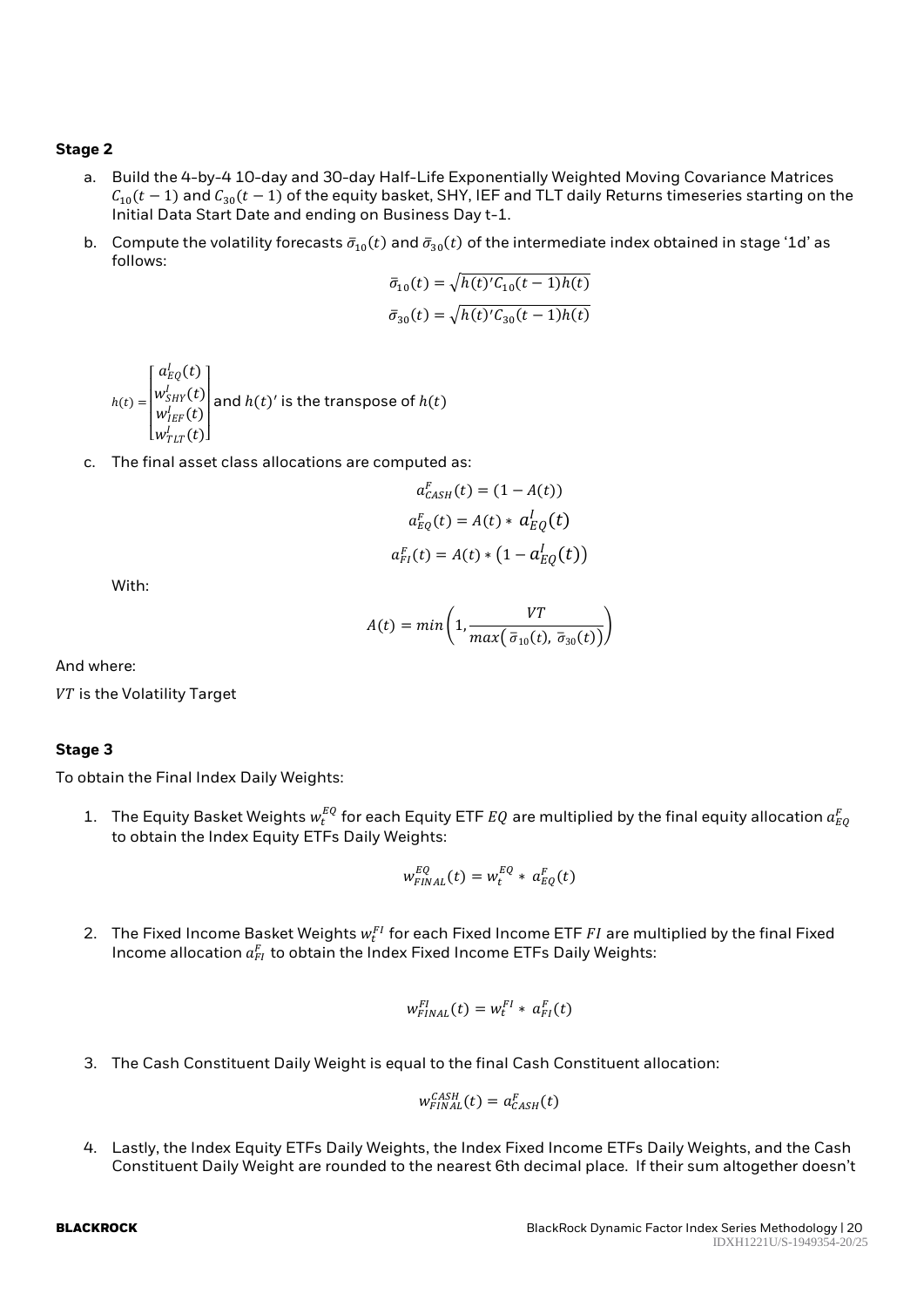add up to 100%, then the difference is added to or subtracted from the constituent with the largest weight.

# **Data Sources**

| <b>Data Provider</b>                   | <b>Data Point</b>                                        |  |  |
|----------------------------------------|----------------------------------------------------------|--|--|
|                                        |                                                          |  |  |
| <b>Refinitiv</b>                       | ETF Prices, Returns and cash dividends<br>$\bullet$      |  |  |
|                                        | <b>TRBC Equity Sectors</b><br>$\bullet$                  |  |  |
|                                        | <b>Worldscope Cash Flow from Operations</b><br>$\bullet$ |  |  |
|                                        | <b>Equity Company Market Capitalization</b>              |  |  |
|                                        | I/B/E/S Earnings Per Share Estimate<br>$\bullet$         |  |  |
|                                        | Interest Rate<br>$\bullet$                               |  |  |
| <b>Federal Reserve Bank of Chicago</b> | Chicago Fed National Activity Index ("CFNAI")            |  |  |

# **Index Maintenance & Publication**

The inception date of the BlackRock Dynamic Factor Index is October 31, 2019, and the BlackRock Dynamic Factor VC3 Index ER is January 21, 2021, when the base Index level was set to 1000. Index values are calculated once every Business Day at the close of the applicable Business Day. The Index value is calculated in U.S. dollars and published to the second decimal place.

#### **Dividend Reinvestment**

- ETF Dividends –The Index assumes ETF dividends are reinvested back into the index after the close of trading on the ex-dividend date.
- ETF Share Split Index shares are multiplied by the split factor. Price is divided by the split factor.

# **Index Rebalance Timeline**

The Equity Basket Target Weights are computed monthly as of the Equity Basket Target Weight Determination Day. However, they take effect starting on the Initial Equity Basket Rebalancing Period Day and are introduced in equal increments over each day during the course of the Equity Basket Rebalancing Period. The Equity Basket Weights are held constant to the immediately preceding Equity Basket Target Weights between two consecutive Equity Basket Rebalancing Periods.

The Fixed Income Basket Target Weights are evaluated daily. When the Fixed Income Basket Target Weights differ from the ones on the immediately preceding Business Day, those new weights are introduced in equal increments over each day during the next 5 Business Days. If the Rates Momentum Signal changes sign before the 5-day window is complete, the then-new Fixed Income Basket Target Weights are introduced in the same increments as before but with the opposite sign, and until the new target weights are reached.

The Volatility Control is computed daily. The resulting scaling applied to the Equity Basket Weights and the Fixed Income Basket Weights, to yield the relevant ETF Daily Weight plus the computation of the Cash Constituent Daily Weight are implemented in the final Index holdings on a one Business Day lag.

# **Index Calculations**

Each Index is calculated based on the Excess Return of the constituents versus the sum of the Cash Constituent and the Index Fee. The Excess Return Index calculation is: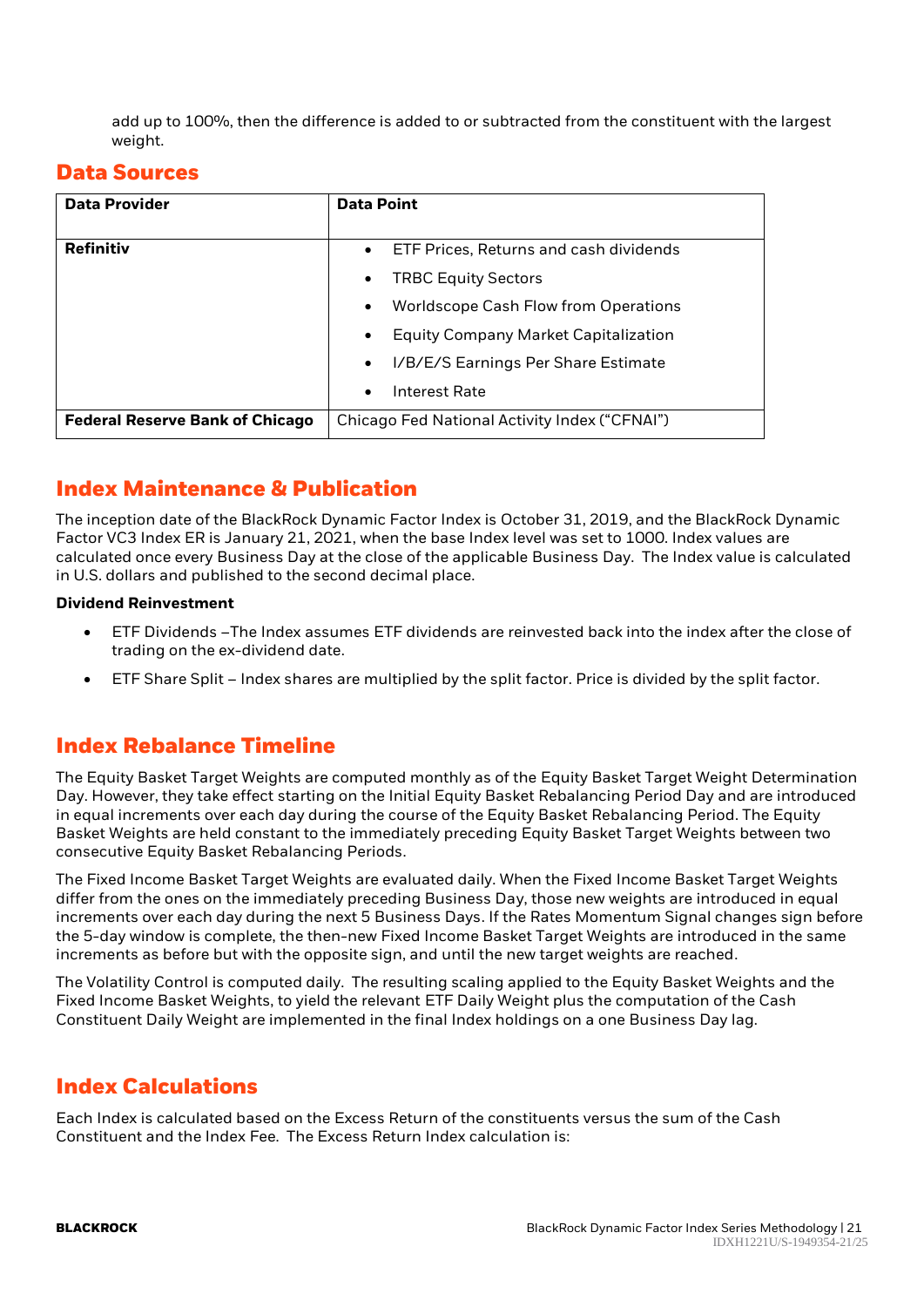$$
R^{e}(t) = \left(\sum_{i=1}^{n} \left[ \left( \frac{P_{i}(t) + D_{i}(t)}{P_{i}(t-1)} - 1 \right) \times W_{i}(t-1) \right] + R_{c}(t) \times W_{c}(t-1) \right) - R_{c}(t) - I(t)
$$

where:

| $R^e(t)$         | $=$ Excess Return from close of day $t - 1$ to close of day t.                            |
|------------------|-------------------------------------------------------------------------------------------|
| $\boldsymbol{n}$ | $=$ Number of ETFs in the index                                                           |
| $P_i(t)$         | = Closing Price of the $i^{th}$ ETF at close of day t, as provided by the Data Source     |
| $D_i(t)$         | = Gross cash dividends on the $i^{th}$ ETF in day t, as provided by the Data Source       |
| $P_i(t-1)$       | = Closing Price of the $i^{th}$ ETF at close of day t – 1, as provided by the Data Source |
| $W_i(t-1)$       | = Final Index Daily Weight on the $i^{th}$ ETF computed after the close on day t – 1      |
| $R_c(t)$         | $=$ Return on the Cash Constituent from day $t - 1$ to day t                              |
| I(t)             | $=$ Index Fee accrued from day $t - 1$ to day t                                           |
| $W_c(t-1)$       | $=$ Cash Constituent Daily Weight computed after the close on day t $-1$                  |
| t                | $=$ Business Day on which the Index is calculated                                         |

The Interest Rate uses the Act/360-day count convention. An Index Fee is deducted from the daily Return calculation provided in the above formula. The Index Fee is set to 65bps. This fee is accounted for daily using the Act/360-day count convention. The Index level will be calculated using the Closing Price for each Index Constituent on its Exchange, or its successor. The Index level for a given Business Day will be computed and published after market close using the following formula:

$$
Index(t) = (1 + Re(t)) * Index(t - 1)
$$

In the event of half trading days, the Index level will be calculated in the same way as a full trading day where the Closing Price is used.

## **Governance**

The activities of the Index Administrator are overseen by the Index Services Governance Committee ("ISGCo"). ISGCo provides oversight for activities pertaining to the calculation and dissemination of BlackRock proprietary Indices and ensure adherence to any policies, procedures and business practices relating to the activities of the Index Administrator. This group is responsible for:

- Providing oversight of activities of the Index Administrator.
- Overseeing adherence to processes, policies and procedures.
- Supervising related functions, including reviewing operating errors and audit findings.
- Coordinating the activities of the sub-committees.

ISGCo has two Sub-Committees: (1) Methodology and Operations ("M&O") Sub-Committee and (2) Regulatory and Compliance ("R&C") Sub-Committee with each committee meeting at least quarterly.

The M&O Sub-committee performs the following:

- Review and approve new indexes.
- Review and approve proposed changes to index methodologies.
- Review and approve Methodology Change Policy document annually.
- Review adherence to policies, procedures and processes.
- Review issues and incidents involving external, third-party service providers.
- Review and provide guidance surrounding ad-hoc operational issues.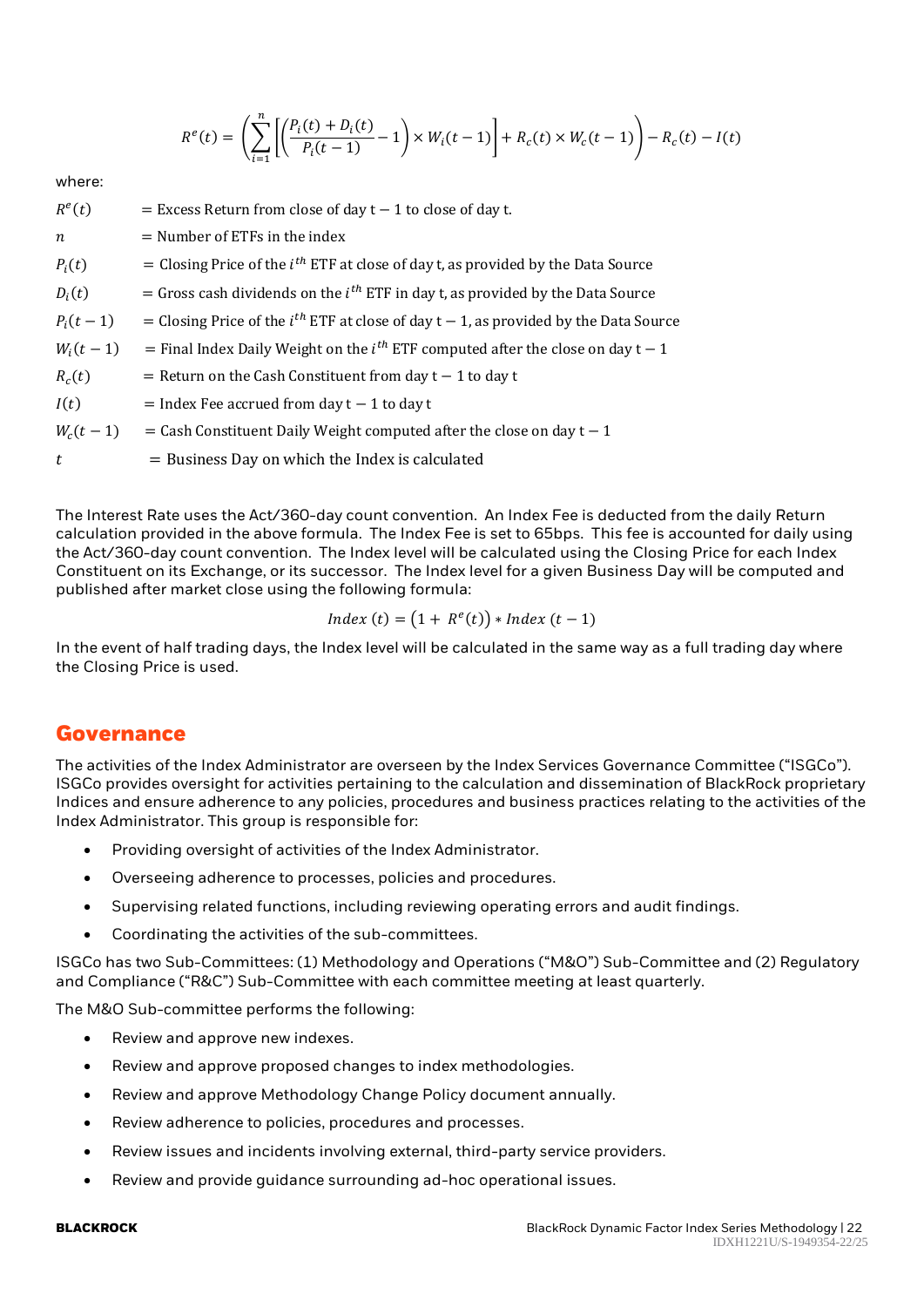- React to regulatory changes and inquiries as appropriate.
- Review and respond to Market Disruption Events.
- Formulate and coordinate any public announcements as a result of above listed items.
- Report results of meetings and activities to the ISGCo.

The R&C Sub-committee performs the following:

- Oversee adherence to relevant parts of policies and procedures related to the activities of the Index Administrator.
- Make recommendations, where appropriate, to update related policies and procedures.
- Review proposed amendments to policies and procedures.
- Review reports and metrics the committee deems necessary to monitor adherence to policies and procedures.
- Assess any material exception or concern as it relates to compliance with policies and procedures and potential conflicts of interest. Escalate any identified matters to appropriate Legal and Compliance personnel.
- Report results of meetings and activities to the ISGCo.

For additional Governance and Methodology details including usage and licensing opportunities for the BlackRock Indices, please contact [BLKIndexServices@blackrock.com.](mailto:BLKIndexServices@blackrock.com)

# **Appendix**

#### **1. New York Stock Exchange**

The Indices will follow the schedule which can be obtained on

[https://www.nyse.com/markets/hours-calendars.](https://www.nyse.com/markets/hours-calendars) 

#### **2. Index Methodology Changes**

Index methodologies are subject to oversight by the M&O Sub-committee. This sub-committee is primarily responsible for reviewing existing methodologies (at least annually), newly proposed methodologies (prior to Index launch), and ad-hoc changes when requested to existing methodologies to ensure they correctly measure the economic realities of the market(s) they are intended to represent and the objectives of the Index.

For example, if any ETF is delisted by its principal Exchange, this would constitute a Methodology change and the BIS Index Methodology Change policy would be enforced.

The Index Administrator will notify Index Subscribers via email or on the Index Administrator Website of the proposed updated methodology change with the following details included:

- Description of the change to the Index Methodology
- Proposed date the change is effective
- Any impact to the Index construction process
- Date by which feedback will be collected from the Index Subscribers

The indices follow a rules-based methodology and more details pertaining to the Methodology Change Policy can be made available upon request.

#### **3. Error Correction Process**

If an issue should arise with the Index due to incorrect or missing data, incorrect application of the index methodology, or incorrect calculation, the Index Administrator follows internal procedures to understand the impact to the Index.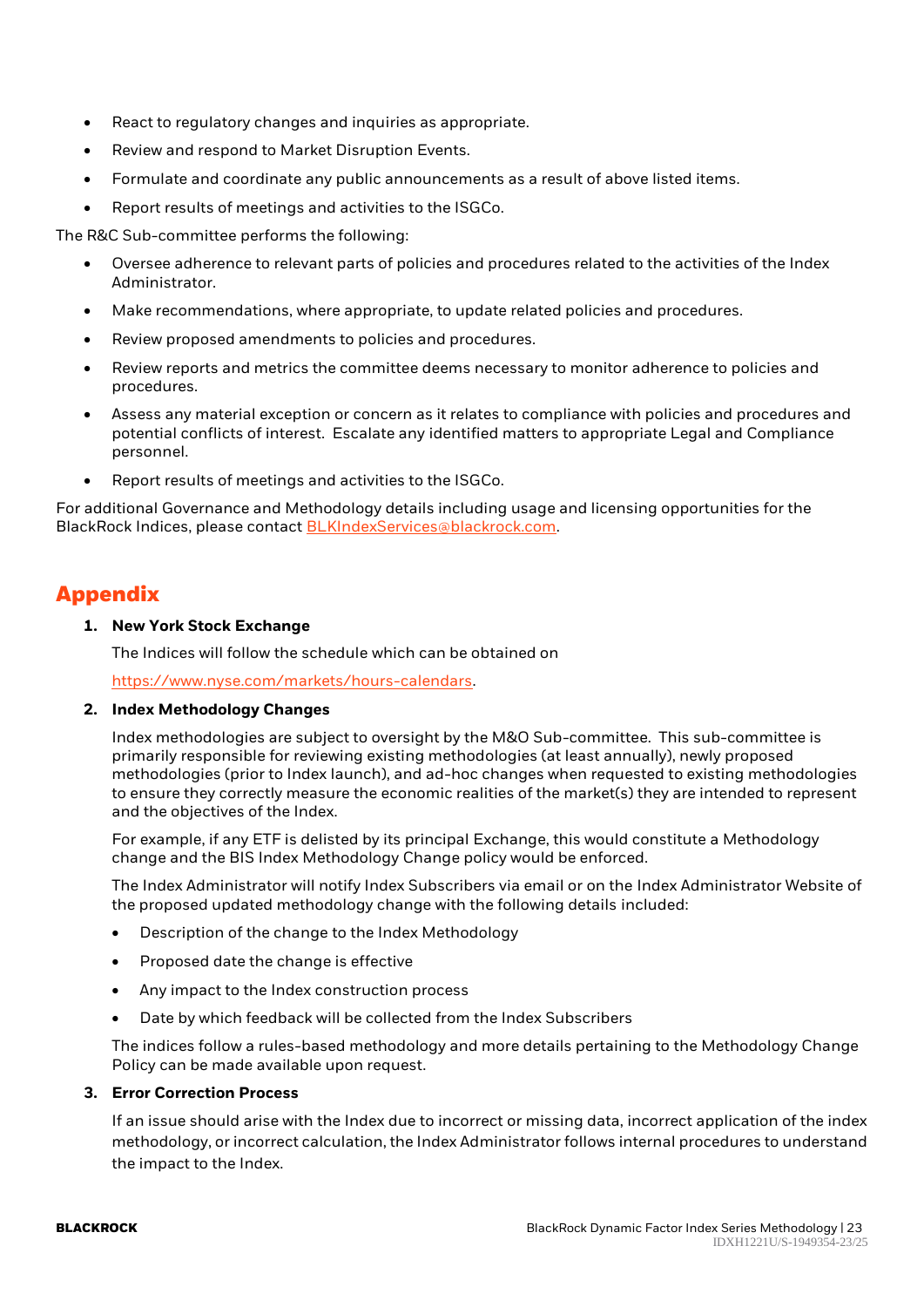The Error and Event Handling Policy can be made available upon request.

#### **4. Index Complaints**

Complaints can be submitted, which seek clarity or proposed action relating to

- Index determination process
- Application of the methodology
- Market conditions or other changes impacting the index strategy

Complaints regarding the index must be submitted via email to BLKIndexServices@BlackRock.com

The complaint must include:

- 1. The name of the Index;
- 2. The date of the issue;
- 3. A detailed description of how the issue impacts the Index;
- 4. Suggested turnaround time to resolve the issue to denote the priority of the matter.

#### **5. Index Cessation**

Index Cessation Policy can be made available upon request.

#### **6. Market Disruption Events**

If on any Business Day it is determined by the Index Administrator that a Market Disruption Event occurs, or is continuing, then the Index Administrator will not calculate the Index on that day, and the Index Administrator will postpone calculation of the Index value until the next Business Day on which no Market Disruption Event occurs or is continuing. The Index Administrator shall resume calculating the Index value on the next Business Day on which no Market Disruption Event occurs or is continuing by using for the weight of each Index Constituent the weight computed after the close on the Business Day immediately preceding the first day of such Market Disruption Event. If such Market Disruption Event persists for at least six Business Days, the resolution will be determined at the discretion of ISGCo after consultation with Index Subscribers. Notwithstanding the foregoing, in the event of a Force Majeure Event in which all constituents of the Index are affected, the calculation and publication of the Index will be postponed until, in the determination of the Index Administrator, such Force Majeure Event has been resolved.

If a Market Disruption Event occurs or is continuing during any Index rebalancing period, such rebalancing shall be postponed to the next Business Day on which no Market Disruption Event occurs or is continuing, and the Index will still be calculated using the defined period of rebalance dates. For example, if a Market Disruption Event occurs on the third day of the Equity Basket Rebalancing Period, then when the Index resumes there will still be eight days of rebalancing to occur. Additionally, if a Market Disruption Event occurs, or is continuing to occur, on a scheduled Equity Basket Target Weight Determination Day for the Equity Basket for example, the Equity Basket Target Weight Determination Day will be on the first Business Day of the following month when no Market Disruption Event occurs or is continuing, and the rebalancing will take effect three Business Days following the Equity Basket Target Weight Determination Day.

In the event of an Index Dislocation being escalated to the Index Administrator by the Index Subscriber via [BLKIndexServices@BlackRock.com](mailto:BLKIndexServices@BlackRock.com) or escalated via phone call the Index Administrator will consult ISGCo to determine what actions (if any) need to be carried out by the Index Administrator.

If an Index Constituent is affected by a Trading Disruption Event on the day before the effective date of a Corporate Action, the implementation of the Corporate Action is moved to the next day on which:

- the Index is calculated and
- the affected Index Constituent is traded

#### **Disclaimer**

The BlackRock Dynamic Factor Index and the BlackRock Dynamic Factor VC3 Index ER commenced ongoing calculation on **October 31, 2019** and **January 21, 2021** respectively. BlackRock Index Services, LLC ("Index Services"), a subsidiary of BlackRock, Inc. designs, sponsors and publishes the BlackRock Indices for use in